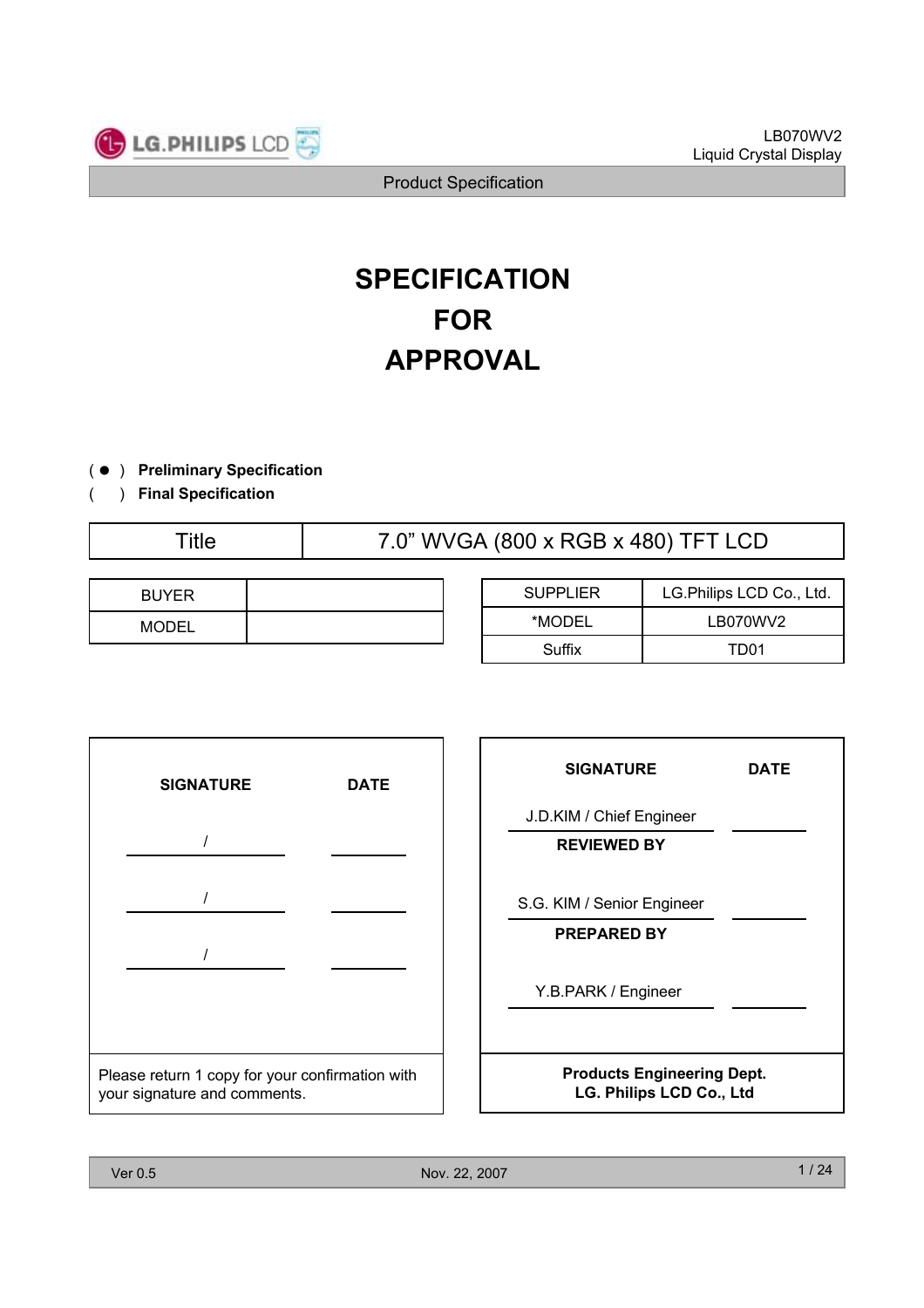

# **Contents**

| <b>No</b>      | Item<br>Page                 |                |  |  |  |  |
|----------------|------------------------------|----------------|--|--|--|--|
|                | <b>COVER</b>                 | 1              |  |  |  |  |
|                | <b>CONTENTS</b>              | $\overline{2}$ |  |  |  |  |
|                | <b>RECORD OF REVISIONS</b>   | 3              |  |  |  |  |
| 1              | <b>GENERAL DESCRIPTION</b>   | 4              |  |  |  |  |
| $\overline{2}$ | ABSOLUTE MAXIMUM RATINGS     | 5              |  |  |  |  |
| 3              | ELECTRICAL SPECIFICATIONS    |                |  |  |  |  |
| $3 - 1$        | ELECTRICAL CHARACTREISTICS   | 6              |  |  |  |  |
| $3 - 2$        | <b>INTERFACE CONNECTIONS</b> | 8              |  |  |  |  |
| $3 - 3$        | SIGNAL TIMING SPECIFICATIONS | 9              |  |  |  |  |
| $3 - 4$        | SIGNAL TIMING WAVEFORMS      | 10             |  |  |  |  |
| $3-5$          | COLOR INPUT DATA REFERNECE   | 11             |  |  |  |  |
| $3-6$          | <b>POWER SEQUENCE</b>        | 12             |  |  |  |  |
| 4              | OPTICAL SFECIFICATIONS       | 13             |  |  |  |  |
| 5              | MECHANICAL CHARACTERISTICS   | 17             |  |  |  |  |
| 6              | <b>RELIABLITY</b>            | 20             |  |  |  |  |
| $\overline{7}$ | INTERNATIONAL STANDARDS      |                |  |  |  |  |
| $7 - 1$        | <b>SAFETY</b>                | 21             |  |  |  |  |
| $7-2$          | <b>EMC</b>                   | 21             |  |  |  |  |
| 8              | <b>PACKING</b>               |                |  |  |  |  |
| $8 - 1$        | DESIGNATION OF LOT MARK      | 22             |  |  |  |  |
| $8-2$          | PACKING FORM                 | 22             |  |  |  |  |
| 9              | <b>PRECAUTIONS</b>           | 23             |  |  |  |  |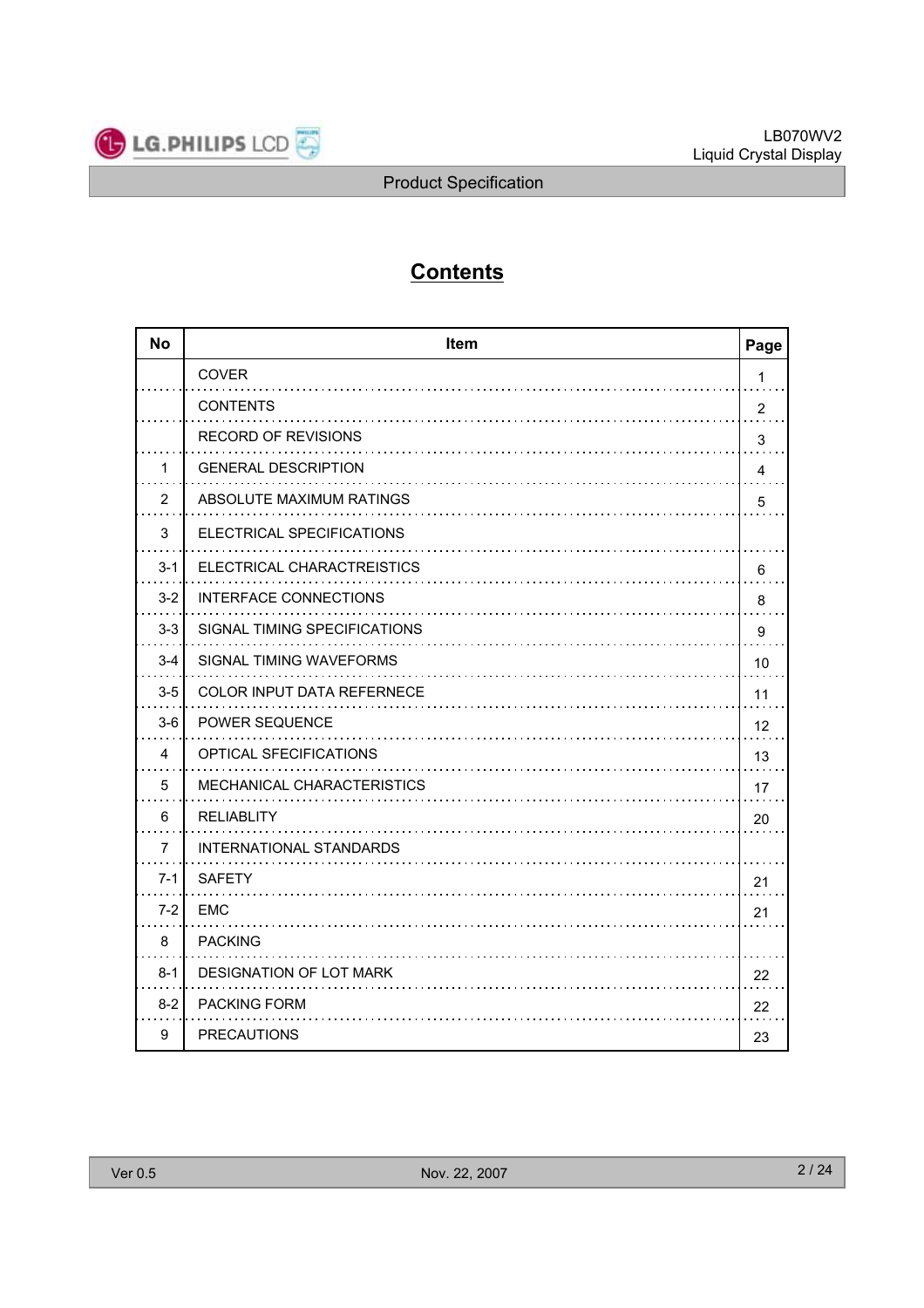

# **Record of Revisions**

|     | <b>Revision No Revision Date</b> | Page | <b>Description</b>                                             |         |
|-----|----------------------------------|------|----------------------------------------------------------------|---------|
| 0.0 | Jul. 21. 2006                    |      | <b>First Draft</b>                                             |         |
| 0.1 | Aug. 3. 2006                     | 8    | <b>Scanning Direction</b>                                      | Add     |
|     |                                  | 9    | Backlight connector pin (1: HV, 2:LV $\rightarrow$ 1:LV, 2:HV) | Change  |
|     |                                  | 19   | Tab Depth: M2 (max 2.6mm)                                      | Add     |
|     | Aug. 7. 2006                     | 18   | Z-bending Part                                                 | Change  |
| 0.2 | Aug.14.2006                      | 14   | 4. Optical Specification : Note 3                              | Change  |
| 0.3 | Oct.27.2006                      | 19   | 5. Mechanical Characteristics : VCOM Adj. Position             | Add     |
|     | Nov.13.2006                      | 19   | 5. Mechanical Characteristics : Wire Length(GB4) 60->50mm      | Change  |
| 0.4 | Feb.07.2007                      | 6    | Power supply input current & Power consumption update          | Add     |
|     |                                  | 9    | B/L Interface & mating connector                               | Correct |
|     |                                  | 9    | Note.1 Low voltage terminal color : Blue $\rightarrow$ White   | Correct |
|     |                                  | 14   | Luminance Non Uniformity                                       | Change  |
|     |                                  | 18   | Wire Length: $50 \pm 3 \rightarrow 45 \pm 3$                   | Change  |
|     |                                  | 18   | Screw max torpue : 2.0 Kgf. 츠                                  | Add     |
|     |                                  | 18   | Outline demension tolerance : $\pm 0.25 \rightarrow \pm 0.2$   | Change  |
|     |                                  | 19   | LCM Label: China RoHS Applied                                  | Change  |
| 0.5 | Nov.22.2007                      | 20   | Thermal Shock, Power Temperature cycle                         | Add     |
|     |                                  | 20   | Random Vibration test : 0.0146g2/Hz → 0.00146g2/Hz             | Change  |
|     |                                  | 14   | Gray Scale Specification Update                                | Add     |
|     |                                  | 22   | Designation of Lot Mark update                                 | Change  |
|     |                                  |      |                                                                |         |
|     |                                  |      |                                                                |         |
|     |                                  |      |                                                                |         |
|     |                                  |      |                                                                |         |
|     |                                  |      |                                                                |         |
|     |                                  |      |                                                                |         |
|     |                                  |      |                                                                |         |
|     |                                  |      |                                                                |         |
|     |                                  |      |                                                                |         |
|     |                                  |      |                                                                |         |
|     |                                  |      |                                                                |         |
|     |                                  |      |                                                                |         |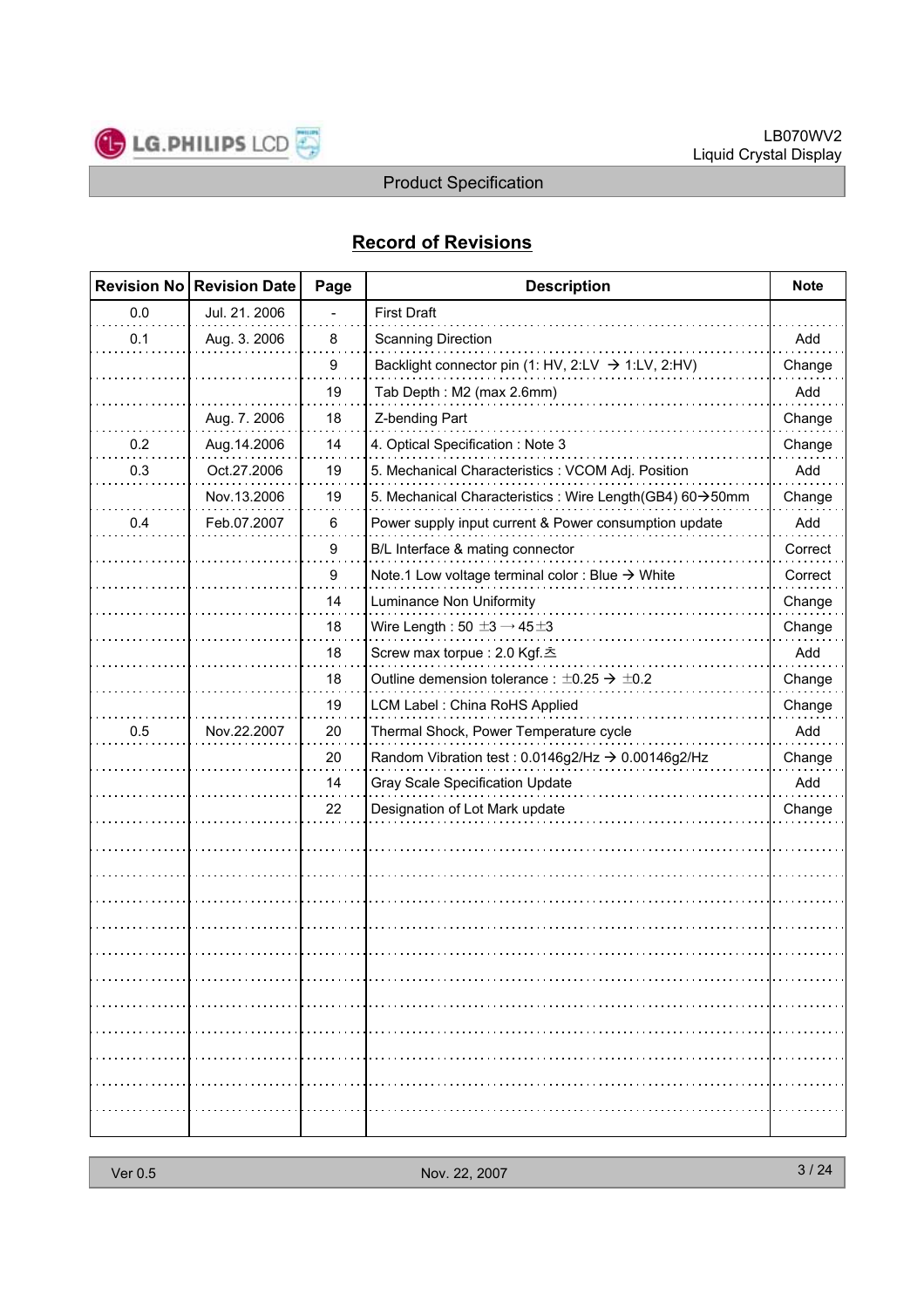

# **1. General Description**

The LB070WV2 is a Color Active Matrix Liquid Crystal Display with an integral Cold Cathode Fluorescent Lamp (CCFL) backlight system. The matrix employs a-Si Thin Film Transistor as the active element. It is a transmissive type display operating in the normally white mode. This TFT-LCD has 7.0 inches diagonally measured active display area with WVGA resolution(800 horizontal by 480 vertical pixel array). Each pixel is divided into Red, Green and Blue sub-pixels or dots which are arranged in vertical stripes. Gray scale or the brightness of the sub-pixel color is determined with a 6-bit gray scale signal for each dot, thus, presenting a palette of more than 262,144 colors.

The LB070WV2 is intended to support applications where thin thickness, low power are critical factors and graphic displays are important. In combination with the vertical arrangement of the sub-pixels, the LB070WV2 characteristics provide an excellent flat display.



#### **General Features**

| Active Screen Size            | 7.0 inches diagonal                                         |
|-------------------------------|-------------------------------------------------------------|
| Outline Dimension             | 168.8 (H) $\times$ 93.5 (V) $\times$ 7.0(10.4)(D) mm (Typ.) |
| <b>Pixel Pitch</b>            | 0.065 mm[xRGB] $\times$ 0.1725 mm                           |
| <b>Pixel Format</b>           | 800 horiz. by 480 vert. Pixels RGB strip arrangement        |
| Color Depth                   | 6-bit, 262,144 colors                                       |
| Luminance, White              | 500 cd/m <sup>2</sup> (Typ.)                                |
| <b>Power Consumption</b>      | 4.58 Watt $(Tvp.)$                                          |
| Weight                        | $210q$ (Typ.)                                               |
| <b>Display Operating Mode</b> | Transmissive mode, normally white                           |
| Surface Treatment             | Anti-glare/Anti-reflection treatment of the front polarizer |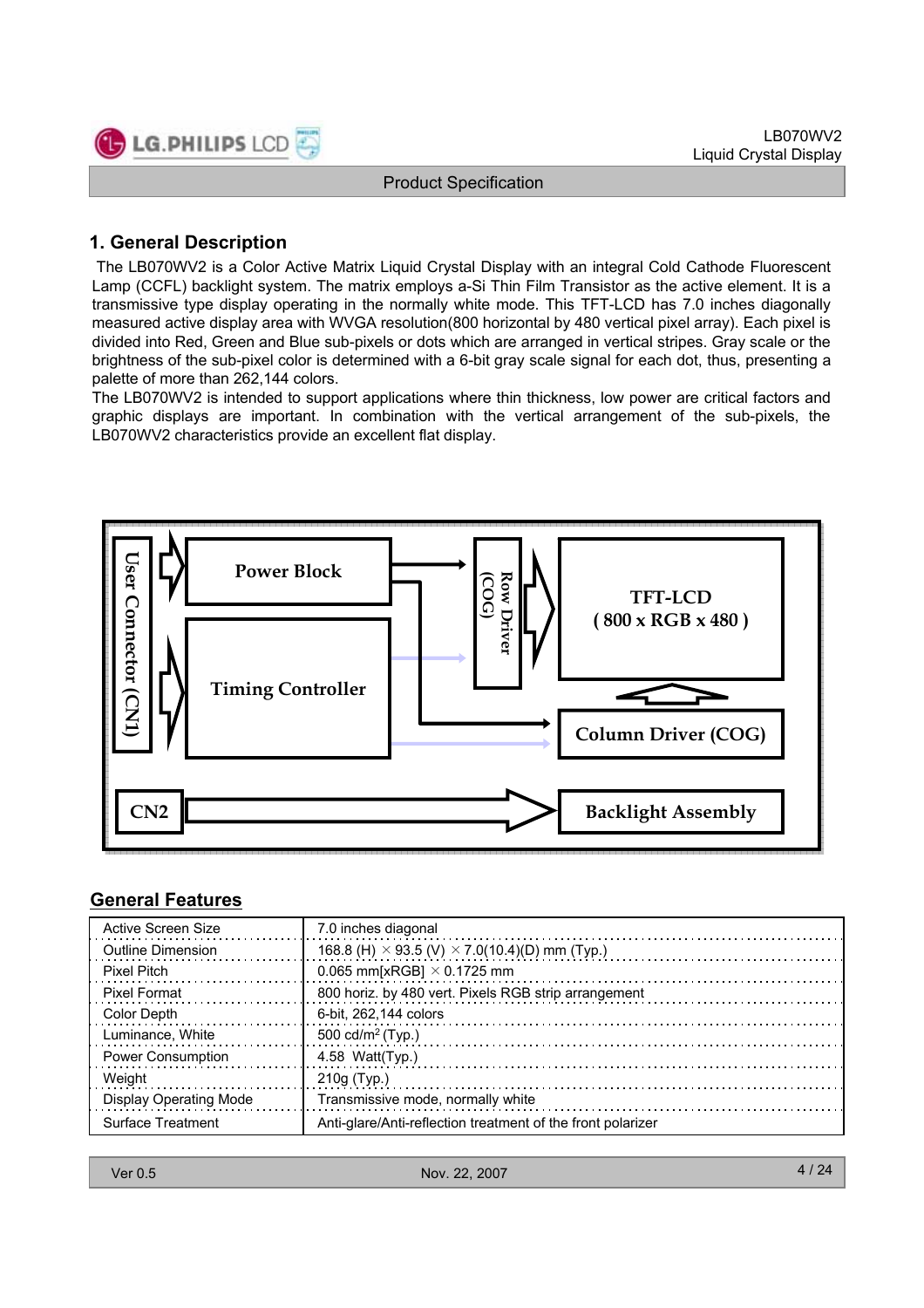

# **2. Absolute Maximum Ratings**

The following are maximum values which, if exceeded, may cause faulty operation or damage to the unit.

| <b>Parameter</b>    |                     | Symbol     | <b>Values</b> |     | <b>Units</b> | <b>Notes</b>            |  |
|---------------------|---------------------|------------|---------------|-----|--------------|-------------------------|--|
|                     |                     |            | Min           | Max |              |                         |  |
|                     | Power Input Voltage | VCC        | 0.0           | 6.5 | Vdc          | at $25 \pm 5^{\circ}$ C |  |
| Storage Temperature |                     | <b>HST</b> | -40           | 85  | °C           | $2 - 1$                 |  |
| Operating           | Surface Of Panel    | Тp         | -30           | 85  | $^{\circ}C$  | $2 - 1.2 - 2$           |  |
| Temperature         | Ambient             | Ta         | $-30$         | 70  | $^{\circ}C$  | $2 - 1, 2 - 2, 2 - 3$   |  |

**Table 1. Absolute Maximum Ratings**

Notes :

- 2-1. Maximum wet-bulb temperature is 65℃ . Condensation of dew must be avoided, because it may cause electrical current leakage, and deterioration of performance and quality.
- 2-2. The operating temperature means that LCD Module guarantees operation of the circuit.
- All the contents of Electro-optical specifications are guaranteed under the room temperature condition. 2-3. This temperature is ambient temperature with regard to the heat which is generated under operation of circuit and backlight on.(reference value)

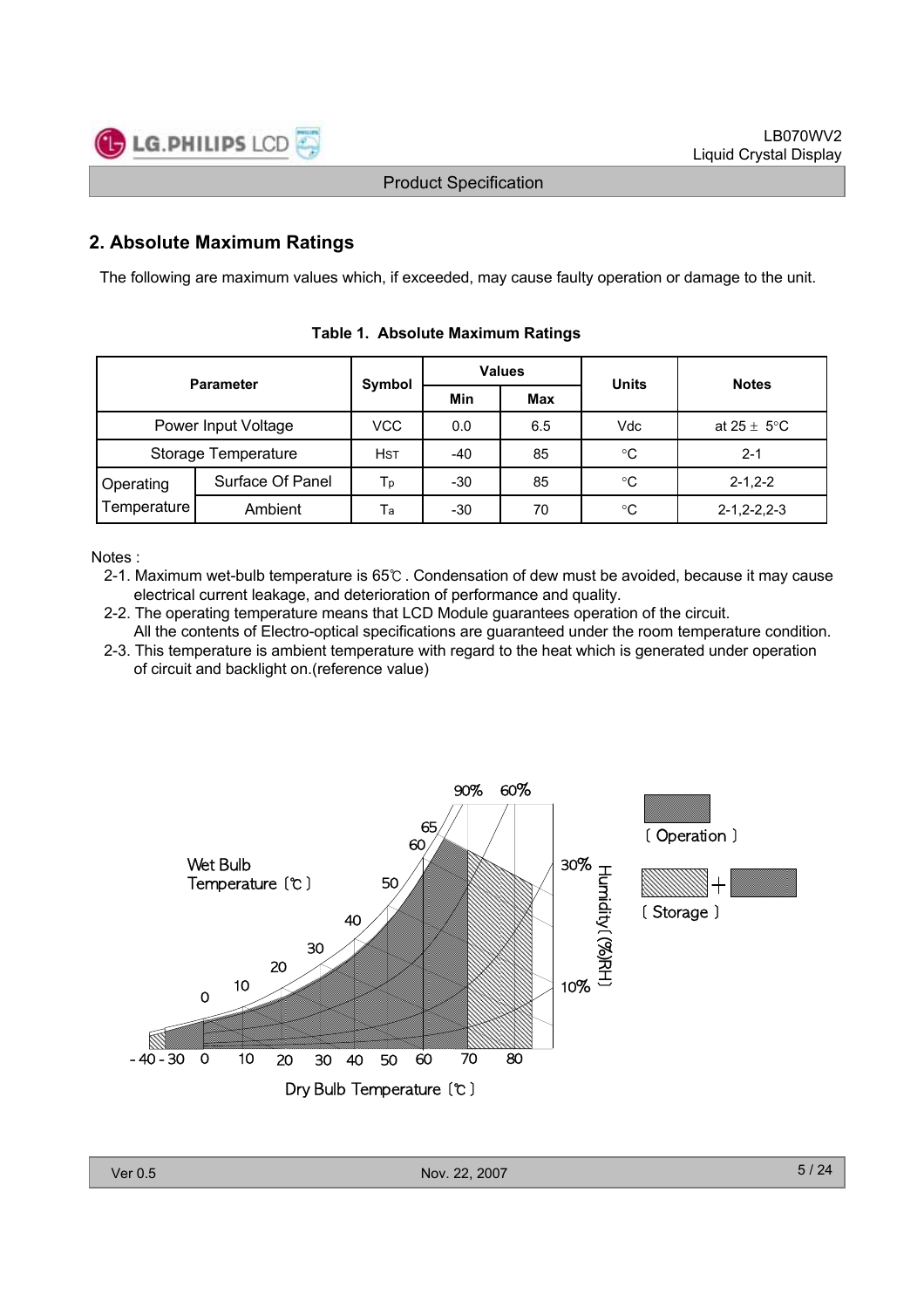

# **3. Electrical Specifications**

# **3-1. Electrical Characteristics**

The LB070WV2 requires two power inputs. One is employed to power the LCD electronics and to drive the TFT array and liquid crystal. The second input which powers the CCFL, is typically generated by an inverter. The inverter is an external unit to the LCD.

| <b>Parameter</b>                                                             |              |                   | <b>Unit</b>                    |                                |                               |              |
|------------------------------------------------------------------------------|--------------|-------------------|--------------------------------|--------------------------------|-------------------------------|--------------|
|                                                                              | Symbol       | Min               | <b>Typ</b>                     |                                |                               | <b>Notes</b> |
| MODULE:                                                                      |              |                   |                                |                                |                               |              |
| Power Supply Input Voltage                                                   | <b>VCC</b>   | 4.5               | 5.0                            | 5.5                            | $V_{DC}$                      |              |
| Power Supply Input Current                                                   | $I_{\rm CC}$ | 135               | 215                            | 255                            | mA                            | $3 - 1$      |
| Power Consumption                                                            | Pc           |                   | 1.1                            | 1.4                            | Watt                          | $3 - 1$      |
| LAMP:                                                                        |              |                   |                                |                                |                               |              |
| <b>Operating Voltage</b>                                                     | $V_{BL}$     | 565<br>(6.5mArms) | 580<br>(6.0 <sub>mArms</sub> ) | 730<br>(3.0 <sub>mArms</sub> ) | V <sub>RMS</sub>              | $3 - 2$      |
| <b>Operating Current</b>                                                     | $I_{BL}$     | 3.0               | 6.0                            | 6.5                            | $mA_{RMS}$                    | $3-3$        |
| <b>Power Consumption</b>                                                     | $P_{BL}$     |                   | 3.48                           | 3.83                           | W                             | $3-4$        |
| <b>Operating Frequency</b>                                                   | $f_{BL}$     | 40                |                                | 80                             | kHz                           | $3-5$        |
| Discharge Stabilization Time                                                 | Ts           |                   |                                | 3                              | <b>Min</b>                    | $3-6$        |
| Life Time                                                                    |              | 12,000            | 15,000                         |                                | <b>Hrs</b>                    | $3 - 7$      |
| <b>Established Starting Voltage</b><br>at 25 $\degree$<br>at -30 $\degree$ C | Vs           |                   |                                | 1480<br>1780                   | $V_{RMS}$<br>V <sub>RMS</sub> | $3-8$        |

|  | Table 2.  Electrical Characteristics |
|--|--------------------------------------|
|  |                                      |

Note)

- 3-1. The specified current and power consumption are under the Vcc =  $5.0V$ ,  $25^\circ$ , fv = 60Hz condition whereas "Vertical Stripe Pattern" is displayed and fv is the frame frequency.
- \* Vertical Stripe Pattern: alternating 21-Gray-Scale with 42-Gray-Scale every 1 pixel
- 3-2. The variance of the voltage is  $\pm$  10%.
- 3-3. The typical operating current is for the typical surface luminance  $(L_{WH})$  in optical characteristics.
- 3-4. The lamp power consumption shown above does not include loss of external inverter. The applied lamp current is a typical one.
- 3-5. The output of the inverter must have symmetrical(negative and positive) voltage waveform and symmetrical current waveform.(Asymmetrical ratio is less than 10%) Please do not use the inverter which has asymmetrical voltage and asymmetrical current and spike wave. Lamp frequency may produce interface with horizontal synchronous frequency and as a result this may cause beat on the display. Therefore lamp frequency shall be as away possible from the horizontal synchronous frequency and from its harmonics in order to prevent interference.
- 3-6. Define the brightness of the lamp after being lighted for 5 minutes as 100%, Ts is the time required for the brightness of the center of the lamp to be not less than 95%.
- 3-7. The life time is determined as the time at which brightness of lamp is 50% compare to that of initial value at the typical lamp current.
- 3-8. The voltage above VS should be applied to the lamps for more than 1 second for start-up. Otherwise, the lamps may not be turned on. The used lamp current is the lamp typical current.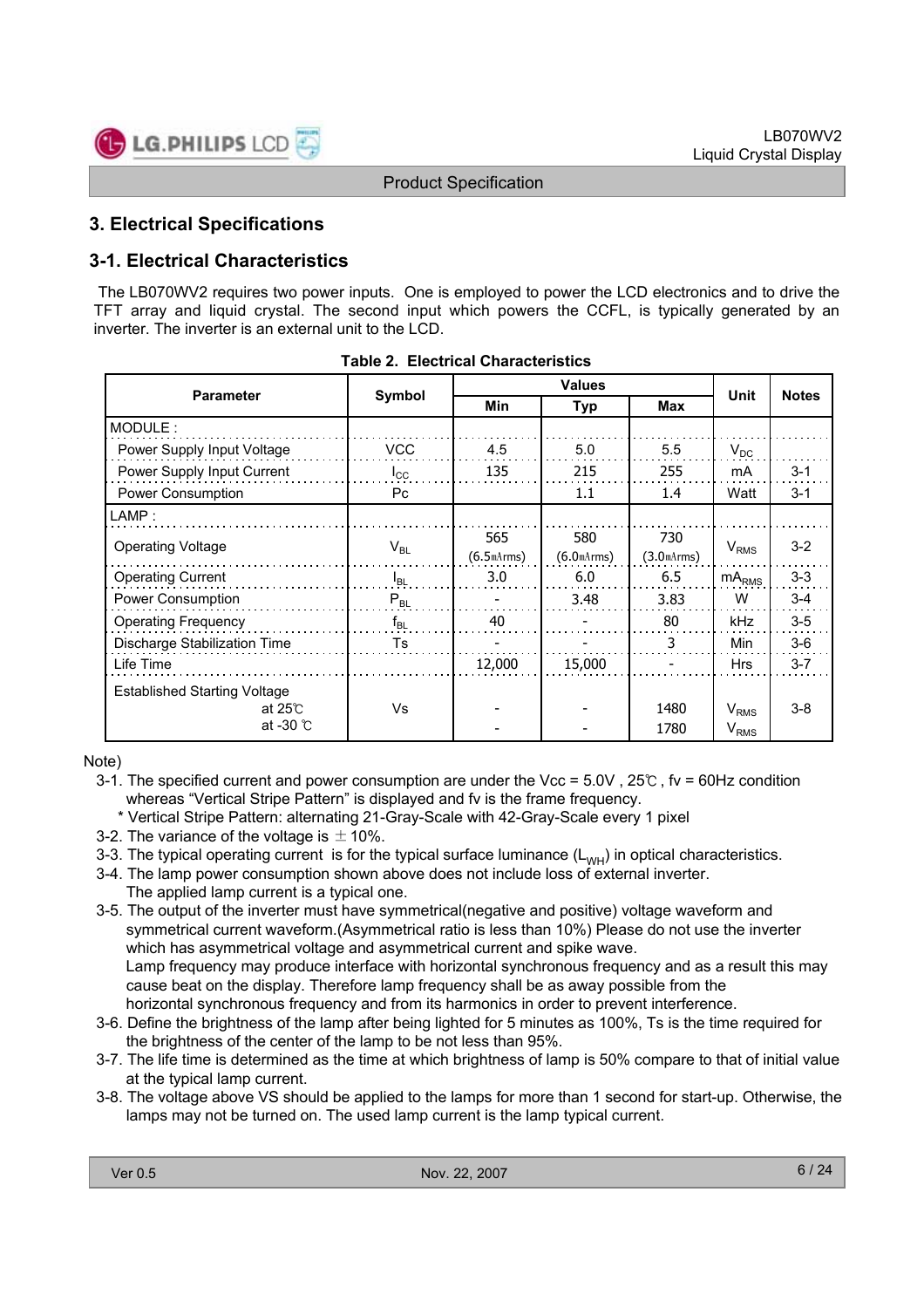

- Note)
	- 3-9. Requirements for a system inverter design, which is intended to have a better display performance, a better power efficiency and a more reliable lamp, are following.
		- It shall help increase the lamp lifetime and reduce leakage current.
			- a. The asymmetry rate of the inverter waveform should be less than 10%.
			- b. The distortion rate of the waveform should be within  $\sqrt{2} \pm 10\%$ .
				- \* Inverter output waveform had better be more similar to ideal sine wave.



\* Asymmetry rate:  
\n
$$
|I_{p}-I_{-p}|/I_{rms} \times 100\%
$$
\n\* Distortion rate  
\n
$$
I_{p} (or I_{-p})/I_{rms}
$$

- ※ Do not attach a conducting tape to lamp connecting wire.
	- If the lamp wire attach to a conducting tape, TFT-LCD Module has a low luminance and the inverter has abnormal action. Because leakage current is occurred between lamp wire and conducting tape.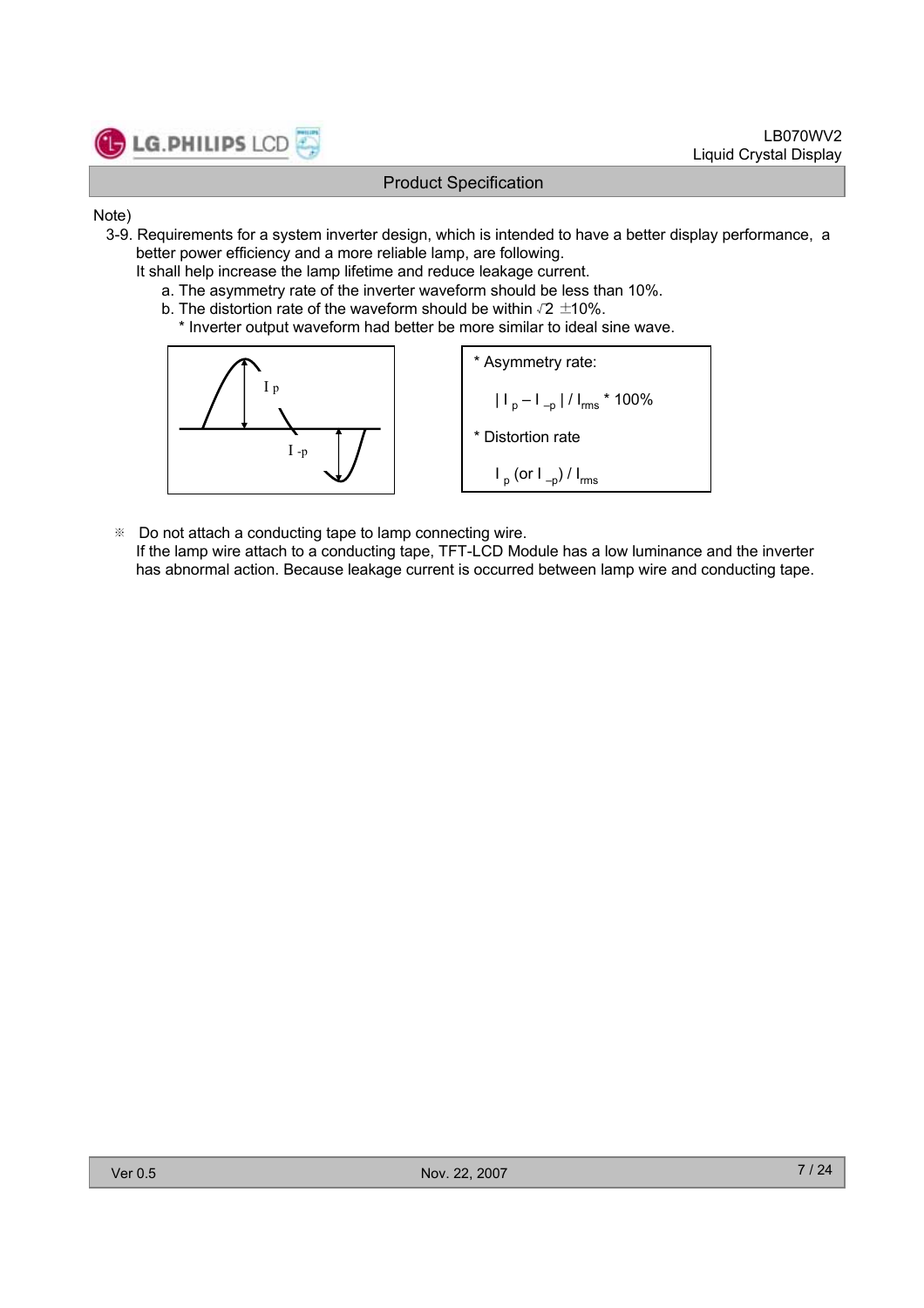

# **3-2. Interface Connections**

This LCD employs two interface connections, a 40 pin connector is used for the module electronics interface and the other connector is used for the integral backlight system. The electronics interface connector is a model FH12K-40S-0.5SH, manufactured by HIROSE.

| Pin No.        | Symbol         | <b>Description</b> | <b>Notes</b>             | Pin No. | Symbol         | <b>Description</b>            | <b>Notes</b> |
|----------------|----------------|--------------------|--------------------------|---------|----------------|-------------------------------|--------------|
| 1              | <b>GND</b>     | Ground             | $\overline{\phantom{a}}$ | 21      | R <sub>3</sub> | <b>Red Data</b>               |              |
| 2              | <b>GND</b>     | Ground             | $\overline{\phantom{a}}$ | 22      | <b>GND</b>     | Ground                        |              |
| 3              | <b>B5</b>      | Blue Data(MSB)     | $\overline{\phantom{a}}$ | 23      | R <sub>2</sub> | <b>Red Data</b>               |              |
| 4              | <b>B4</b>      | <b>Blue Data</b>   | $\overline{\phantom{a}}$ | 24      | R <sub>1</sub> | Red Data                      |              |
| 5              | B <sub>3</sub> | <b>Blue Data</b>   | $\overline{\phantom{a}}$ | 25      | R <sub>0</sub> | Red Data(LSB)                 |              |
| 6              | <b>GND</b>     | Ground             | $\overline{\phantom{a}}$ | 26      | <b>GND</b>     | Ground                        |              |
| $\overline{7}$ | <b>B2</b>      | <b>Blue Data</b>   | $\blacksquare$           | 27      | <b>DE</b>      | Data Enable                   |              |
| 8              | <b>B1</b>      | <b>Blue Data</b>   | $\overline{\phantom{a}}$ | 28      | <b>GND</b>     | Ground                        |              |
| 9              | B <sub>0</sub> | Blue Data(LSB)     | $\overline{\phantom{a}}$ | 29      | <b>HVR</b>     | Horizontal & Vertical Reverse | $3 - 10$     |
| 10             | <b>GND</b>     | Ground             | $\overline{\phantom{a}}$ | 30      | N.C.           | No Connection                 |              |
| 11             | G <sub>5</sub> | Green Data(MSB)    | $\overline{\phantom{a}}$ | 31      | <b>GND</b>     | Ground                        |              |
| 12             | G4             | Green Data         | $\overline{\phantom{a}}$ | 32      | <b>DCLK</b>    | Data Clock                    |              |
| 13             | G <sub>3</sub> | Green Data         | $\overline{\phantom{a}}$ | 33      | <b>RBF</b>     | No Connection                 |              |
| 14             | <b>GND</b>     | Ground             | $\overline{\phantom{a}}$ | 34      | <b>GND</b>     | Ground                        |              |
| 15             | G <sub>2</sub> | Green Data         | $\overline{\phantom{a}}$ | 35      | <b>VCC</b>     | Power Input                   |              |
| 16             | G <sub>1</sub> | Green Data         | $\blacksquare$           | 36      | <b>VCC</b>     | Power Input                   |              |
| 17             | G <sub>0</sub> | Green Data(LSB)    | $\overline{\phantom{a}}$ | 37      | <b>VCC</b>     | Power Input                   |              |
| 18             | <b>GND</b>     | Ground             | $\overline{\phantom{a}}$ | 38      | <b>VCC</b>     | Power Input                   |              |
| 19             | R <sub>5</sub> | Red Data(MSB)      | $\overline{\phantom{a}}$ | 39      | <b>GND</b>     | Ground                        |              |
| 20             | R <sub>4</sub> | <b>Red Data</b>    | $\overline{\phantom{0}}$ | 40      | <b>GND</b>     | Ground                        |              |

**Table 3. Module Connector Pin Configuration (CN1)**

Note)

3-10. Display Direction

 $\cdot$  HVR="HIGH"  $\rightarrow$  Regular Video (A)

• HVR="LOW  $\rightarrow$  Horizontally and Vertically Inverted Video (B)

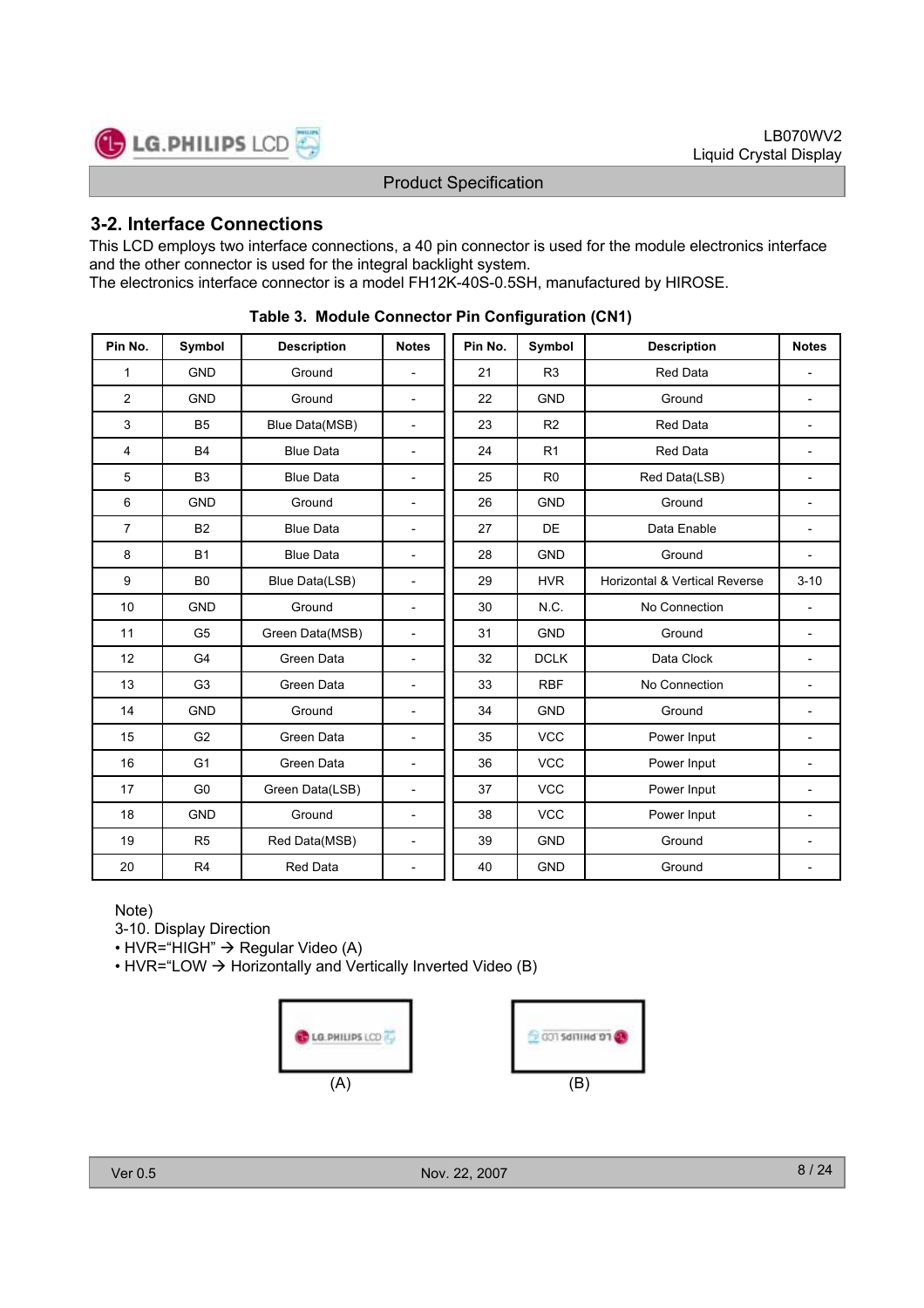

The backlight interface connector is a model **BHSR-02VS-2**, manufactured by JST or Compatible. The mating connector part number is **SM02B-BHSS-1-TB** or equivalent.

#### **Table 4. Backlight Connector Pin Configuration (CN1)**

|     | Pin | Svmbol | <b>Description</b>                        | <b>Notes</b> |
|-----|-----|--------|-------------------------------------------|--------------|
| CN1 | .   |        | Power supply for lamp (Low voltage side)  | 3-11<br>.    |
|     |     | H٧     | Power supply for lamp (High voltage side) | 3-11         |

Notes)

3-11. The high voltage side terminal is colored pink and the low voltage side terminal is **white.**

# **3-3. Signal Timing Specifications**

This is the signal timing required at the input of the User connector. All of the interface signal timing should be satisfied with the following specifications for its proper operation.

|             |                               |                                      |                          | <b>Table 5. Timing Table</b> |                          |             | *** 60Hz Frame rate *** |
|-------------|-------------------------------|--------------------------------------|--------------------------|------------------------------|--------------------------|-------------|-------------------------|
|             | <b>Item</b>                   | Symbol                               | Min.                     | Typ.                         | Max.                     | <b>Unit</b> | <b>Remarks</b>          |
|             | Frequency                     | $f_{CLK}$                            | 31.95                    | 33.26                        | 34.60                    | <b>MHz</b>  |                         |
| <b>DCLK</b> | Period                        | $t_{CLK}$                            | 28.90                    | 30.06                        | 31.30                    | ns          |                         |
|             | High Level Width              | $t_{\text{WCH}}$                     | 6                        | $\overline{\phantom{a}}$     | $\blacksquare$           | ns          |                         |
|             | Low Level Width               | $t_{\text{WCL}}$                     | 6                        | $\overline{\phantom{a}}$     | $\overline{\phantom{a}}$ | ns          |                         |
| <b>DATA</b> | Setup Time                    | $t_{DS}$                             | $\overline{4}$           | $\overline{\phantom{a}}$     | $\overline{\phantom{a}}$ | ns          |                         |
|             | <b>Hold Time</b>              | $t_{\text{DH}}$                      | 4                        | $\frac{1}{2}$                | $\overline{\phantom{0}}$ | ns          |                         |
| DE          | Setup Time                    | $t_{\text{DES}}$                     | 5                        | $\overline{\phantom{0}}$     | $\qquad \qquad -$        | ns          |                         |
|             | <b>Hold Time</b>              | $t_{DEH}$                            | 5                        | $\overline{\phantom{a}}$     | $\overline{\phantom{a}}$ | ns          |                         |
|             | Period                        | $t_{HP}$                             | 1024                     | 1056                         | 1088                     |             |                         |
|             | Width                         | $t_{WH}$                             | $\overline{\phantom{a}}$ | 128                          | $\mathbf{r}$             |             |                         |
| Hsync       | <b>Horizontal Valid</b>       | $t_{HV}$                             | 800                      | 800                          | 800                      | $t_{CLK}$   |                         |
|             | Horizontal Back Porch         | $t_{\sf HBP}$                        | 10                       | $\overline{\phantom{a}}$     | $\overline{\phantom{a}}$ |             |                         |
|             | <b>Horizontal Front Porch</b> | $t_{\text{HFP}}$                     | 10                       | $\overline{\phantom{a}}$     | $\overline{\phantom{a}}$ |             |                         |
|             | Period                        | $t_{\rm VP}$                         | 520                      | 525                          | 530                      |             |                         |
|             | Width                         | $t_{\text{WV}}$                      | $\overline{\phantom{0}}$ | $\overline{2}$               | $\overline{\phantom{a}}$ |             |                         |
| Vsync       | <b>Vertical Valid</b>         | $t_{VV}$                             | 480                      | 480                          | 480                      | $t_{HP}$    |                         |
|             | Vertical Back Porch           | $t_{\scriptscriptstyle\mathrm{VBP}}$ | 6                        | $\overline{\phantom{a}}$     | $\overline{\phantom{a}}$ |             |                         |
|             | <b>Vertical Front Porch</b>   | $\mathfrak{t}_{\mathsf{VFP}}$        | $\overline{2}$           | $\overline{\phantom{a}}$     | $\overline{\phantom{a}}$ |             |                         |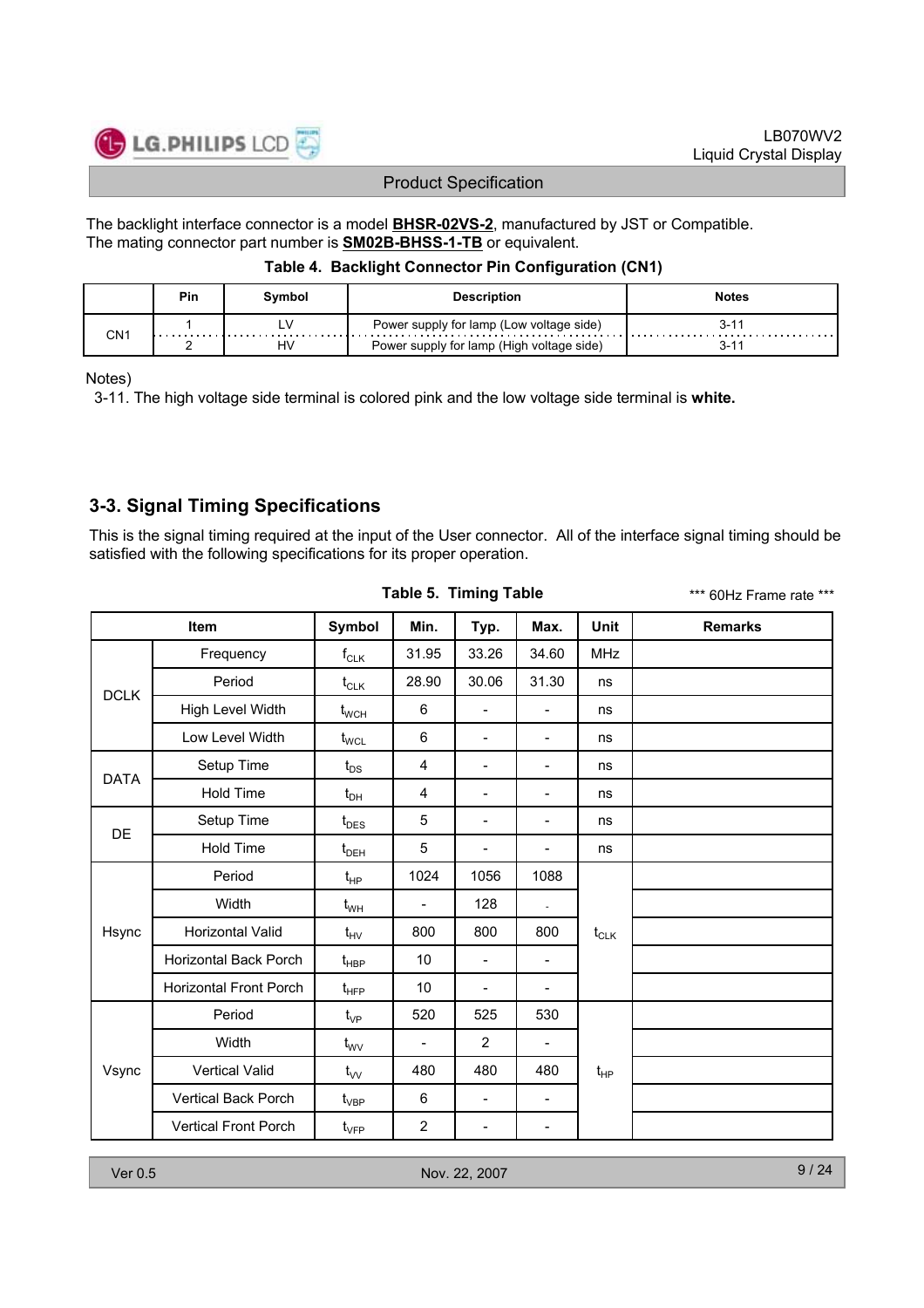

# **3-4. Signal Timing Waveforms**

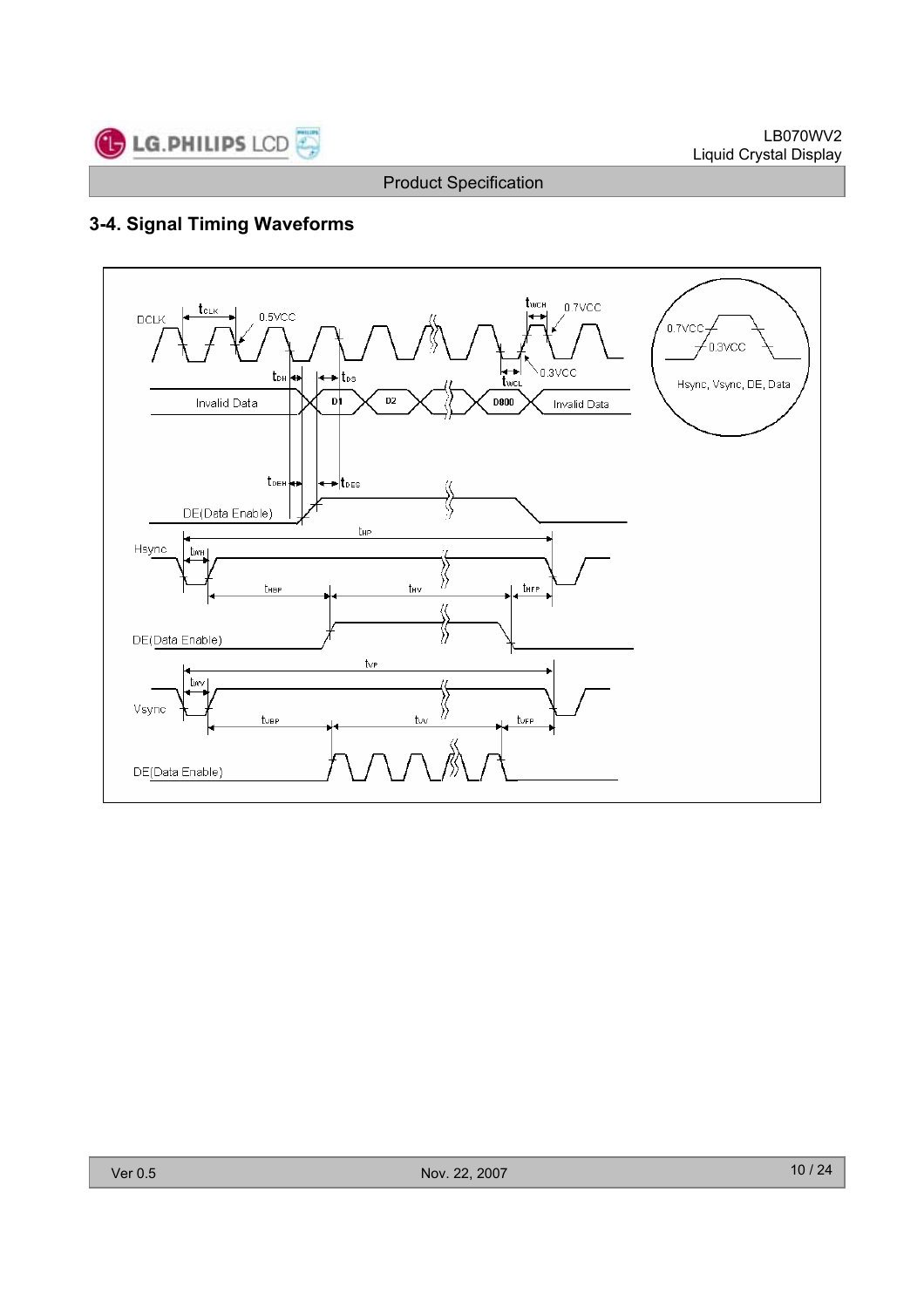

# **3-5. Color Input Data Reference**

The brightness of each primary color (red,green and blue) is based on the 6-bit gray scale data input for the color ; the higher the binary input, the brighter the color. The table below provides a reference for color versus data input.

|              |                   |            |             |                |                |              |                  |              | <b>Input Color Data</b> |                |                |                |                |              |           |             |           |              |            |
|--------------|-------------------|------------|-------------|----------------|----------------|--------------|------------------|--------------|-------------------------|----------------|----------------|----------------|----------------|--------------|-----------|-------------|-----------|--------------|------------|
|              | Color             |            |             | <b>RED</b>     |                |              |                  |              |                         | <b>GREEN</b>   |                |                |                |              |           | <b>BLUE</b> |           |              |            |
|              |                   | <b>MSB</b> |             |                |                |              | LSB <sup>I</sup> | <b>MSB</b>   |                         |                |                |                | <b>LSB</b>     | <b>MSB</b>   |           |             |           |              | <b>LSB</b> |
|              |                   | <b>R5</b>  | <b>R4</b>   | R <sub>3</sub> | R <sub>2</sub> | <b>R1</b>    | <b>R0</b>        | G 5          | G 4                     | G <sub>3</sub> | G <sub>2</sub> | G <sub>1</sub> | G <sub>0</sub> | <b>B</b> 5   | <b>B4</b> | <b>B3</b>   | <b>B2</b> | <b>B1</b>    | <b>B0</b>  |
|              | <b>Black</b>      | 0          | $\mathbf 0$ | 0              | 0              | 0            | 0                | $\mathbf 0$  | 0                       | 0              | $\mathsf 0$    | $\mathbf 0$    | $\mathbf 0$    | $\mathbf 0$  | 0         | 0           | 0         | $\pmb{0}$    | $\Omega$   |
|              | Red               | 1          | 1           | 1              | 1              | 1            | 1                | $\mathbf 0$  | 0                       | 0              | 0              | 0              | $\Omega$       | $\mathbf 0$  | 0         | 0           | 0         | 0            | 0          |
|              | Green             | 0          | 0           | 0              | 0              | 0            | 0                | $\mathbf{1}$ | 1                       | 1              | 1              | 1              | 1              | 0            | 0         | 0           | 0         | $\mathbf 0$  | 0          |
| Basic        | <b>Blue</b>       | 0          | 0           | 0              | 0              | 0            | 0                | 0            | 0                       | 0              | 0              | 0              | 0              | $\mathbf 1$  | 1         | 1           | 1         | $\mathbf{1}$ | 1          |
| Color        | Cyan              | 0          | $\mathbf 0$ | 0              | 0              | 0            | 0                | $\mathbf{1}$ | 1                       | 1              | 1              | 1              | 1              | 1            | 1         | 1           | 1         | $\mathbf{1}$ |            |
|              | Magenta           | 1          | 1           | 1              | 1              | 1            | 1                | $\Omega$     | 0                       | 0              | 0              | $\mathbf 0$    | $\Omega$       | 1            | 1         | 1           | 1         | 1            |            |
|              | Yellow            | 1          | 1           | 1              | 1              | 1            | $\mathbf{1}$     | $\mathbf{1}$ | 1                       | 1              | $\mathbf{1}$   | 1              | 1              | $\Omega$     | 0         | 0           | 0         | $\mathbf 0$  | 0          |
|              | White             | 1          | 1           | 1              | 1              | $\mathbf{1}$ | 1                | 1            | 1                       | 1              | 1              | 1              | 1              | $\mathbf{1}$ | 1         | 1           | 1         | $\mathbf{1}$ | 1          |
| <b>RED</b>   | RED (00)          | 0          | 0           | 0              | 0              | $\pmb{0}$    | 0                | 0            | 0                       | 0              | 0              | 0              | 0              | l o          | 0         | 0           | 0         | $\pmb{0}$    | 0          |
|              | <b>RED (01)</b>   | 0          | $\mathbf 0$ | 0              | 0              | 0            | 1                | 0            | 0                       | 0              | 0              | $\mathbf 0$    | 0              | $\Omega$     | 0         | 0           | 0         | 0            | 0          |
|              |                   |            |             |                |                |              |                  |              |                         |                |                |                |                |              |           |             |           |              |            |
|              | RED (62)          | 1          | 1           | 1              |                | 1            | 0                | 0            | 0                       | 0              | 0              | $\mathbf 0$    | $\Omega$       | 0            | 0         | 0           | 0         | $\mathbf 0$  | 0          |
|              | <b>RED (63)</b>   | 1          | 1           | 1              | 1              | $\mathbf{1}$ | 1                | 0            | 0                       | 0              | 0              | 0              | 0              | l o          | 0         | 0           | 0         | 0            | 0          |
|              | <b>GREEN (00)</b> | 0          | 0           | 0              | 0              | $\pmb{0}$    | 0                | $\pmb{0}$    | 0                       | $\pmb{0}$      | $\mathsf 0$    | 0              | 0              | l o          | 0         | 0           | 0         | $\pmb{0}$    | 0          |
|              | <b>GREEN (01)</b> | 0          | $\mathbf 0$ | 0              | 0              | 0            | 0                | 0            | 0                       | 0              | 0              | $\mathbf 0$    | 1              | $\Omega$     | 0         | 0           | 0         | 0            | 0          |
| <b>GREEN</b> |                   |            |             |                |                |              |                  |              |                         |                |                |                |                |              |           |             |           |              |            |
|              | <b>GREEN (62)</b> | 0          | 0           | 0              | 0              | 0            | 0                | $\mathbf{1}$ | 1                       | 1              | 1              | 1              | 0              | 0            | 0         | 0           | 0         | $\mathbf 0$  | 0          |
|              | GREEN (63)        | 0          | $\mathbf 0$ | 0              | 0              | 0            | 0                | $\mathbf{1}$ | 1                       | 1              | $\mathbf{1}$   | 1              | 1              | $\Omega$     | 0         | $\Omega$    | 0         | $\mathbf 0$  | 0          |
|              | <b>BLUE (00)</b>  | 0          | 0           | 0              | 0              | $\pmb{0}$    | 0                | $\pmb{0}$    | 0                       | 0              | $\mathsf 0$    | 0              | 0              | $\vert$ 0    | 0         | 0           | 0         | $\pmb{0}$    | 0          |
|              | <b>BLUE (01)</b>  | 0          | 0           | 0              | 0              | 0            | 0                | 0            | 0                       | 0              | 0              | $\mathbf 0$    | 0              | $\Omega$     | 0         | 0           | 0         | 0            | 1          |
| <b>BLUE</b>  |                   |            |             |                |                |              |                  |              |                         |                |                |                |                |              |           |             |           |              |            |
|              | <b>BLUE (62)</b>  | 0          | $\mathbf 0$ | 0              | 0              | 0            | 0                | 0            | 0                       | 0              | 0              | $\mathbf 0$    | 0              | -1           | 1         |             |           | 1            | 0          |
|              | <b>BLUE (63)</b>  | 0          | $\mathbf 0$ | 0              | 0              | $\mathbf 0$  | 0                | 0            | 0                       | 0              | 0              | 0              | 0              | l 1          | 1         | 1           | 1         | 1            | 1          |

**Table 6. Color Data Reference**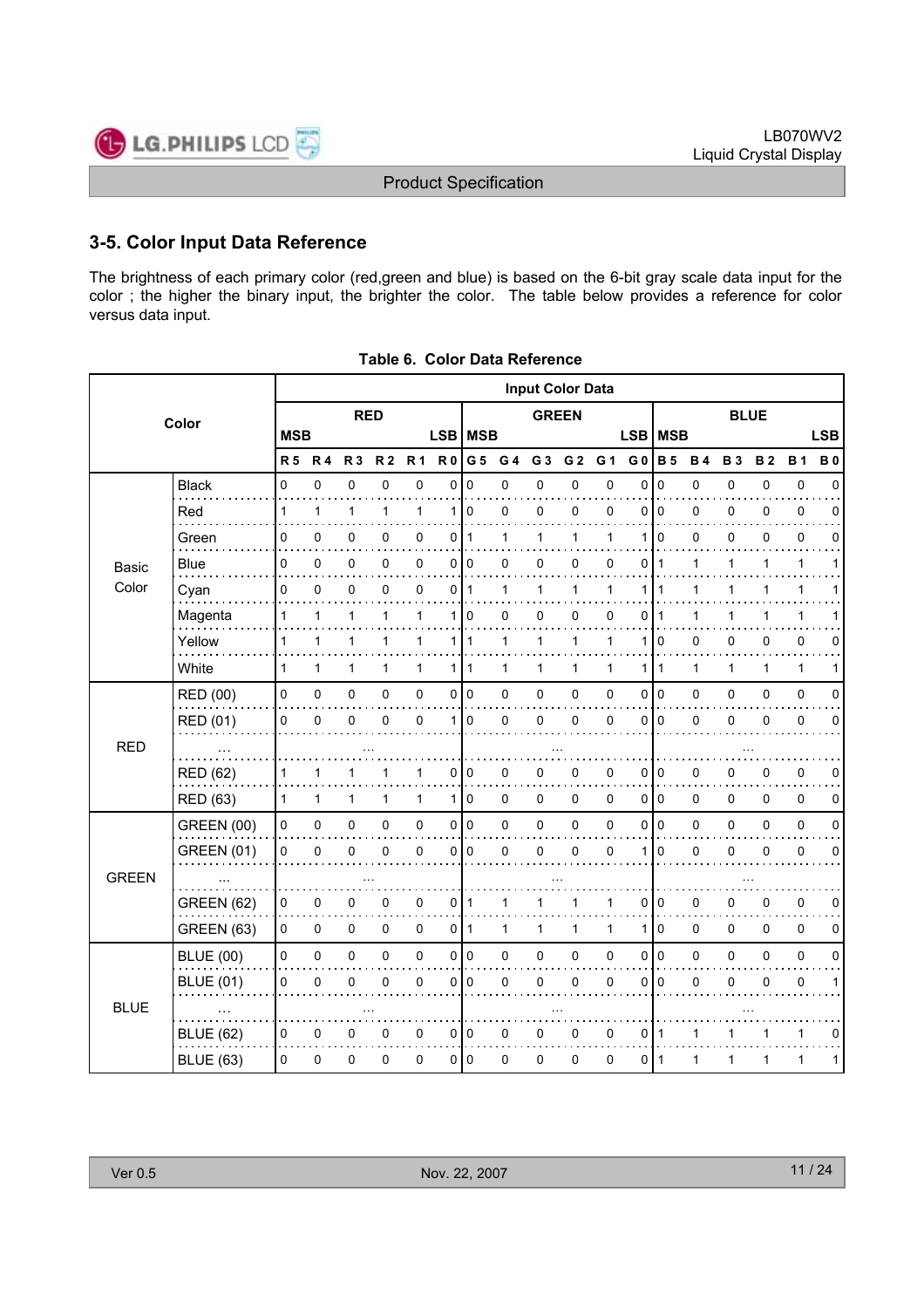

# **3-6. Power Sequence**



**Table 7. Power Sequence Table**

| <b>Parameter</b> |      | Value | <b>Units</b> |      |  |  |
|------------------|------|-------|--------------|------|--|--|
|                  | Min. | Typ.  | Max.         |      |  |  |
|                  | 0    |       | 10           | (ms) |  |  |
| $T_{2}$          | 0    | -     | 50           | (ms) |  |  |
| $\mathsf{T}_3$   | 200  |       | -            | (ms) |  |  |
| T <sub>4</sub>   |      |       | 10           | (ms) |  |  |
| $T_5$            | 400  |       |              | (ms) |  |  |

Note)

3-12. Please avoid floating state of interface signal at invalid period.

3-13. When the interface signal is invalid, be sure to pull down the power supply for LCD VCC to 0V.

3-14. Lamp power must be turn on after power supply for LCD and interface signal are valid.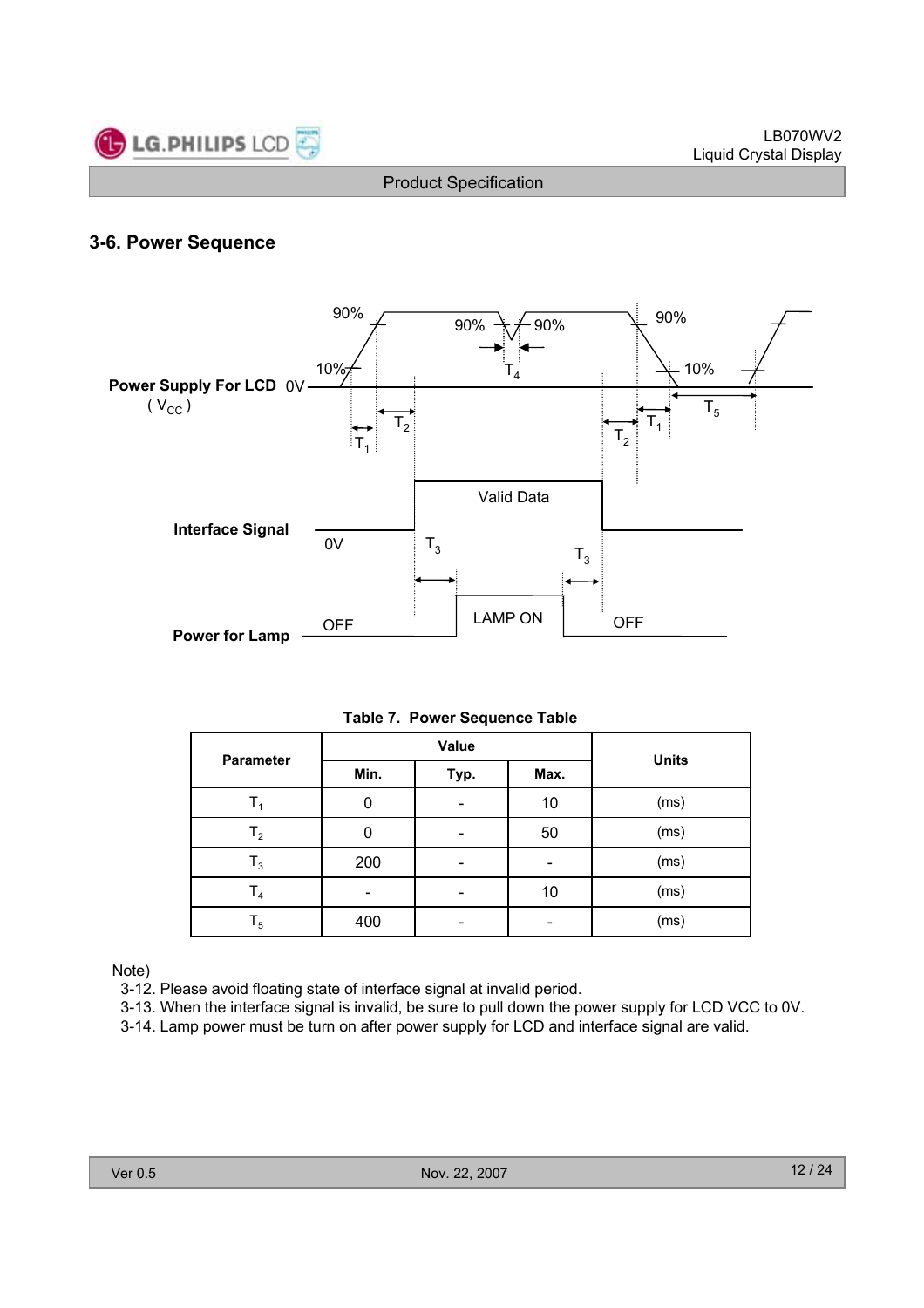

# **4. Optical Specification**

Optical characteristics are determined after the unit has been 'ON' and stable for approximately 30 minutes in a dark environment at 25°C. The values specified are at an approximate distance 50cm from the LCD surface at a viewing angle of  $\Phi$  and  $\Theta$  equal to 0°.

FIG. 1 presents additional information concerning the measurement equipment and method.



#### **FIG. 1 Optical Characteristic Measurement Equipment and Method**



|                          |                                     |                  |                          | <b>Values</b> |            |                   |              |
|--------------------------|-------------------------------------|------------------|--------------------------|---------------|------------|-------------------|--------------|
| <b>Parameter</b>         |                                     | Symbol           | <b>Min</b><br><b>Typ</b> |               | <b>Max</b> | <b>Units</b>      | <b>Notes</b> |
| Contrast Ratio           |                                     | <b>CR</b>        | 100                      | 400           |            |                   | $4 - 1$      |
| Surface Luminance, white |                                     | $L_{WH}$         | 400                      | 500           |            | cd/m <sup>2</sup> | $4 - 2$      |
| Luminance Non Uniformity |                                     | LNU <sub>W</sub> |                          |               | 20         | $\%$              | $4 - 3$      |
| Response Time            |                                     |                  |                          |               |            |                   | $4 - 4$      |
| Rise Time                |                                     | $Tr_R$           |                          | 10            | 12.5       | ms                |              |
|                          | Decay Time                          | $Tr_D$           |                          | 20            | 40         | ms                |              |
| <b>Color Coordinates</b> |                                     |                  |                          |               |            |                   | $4 - 2$      |
| <b>RED</b>               |                                     | <b>RX</b>        | 0.489                    | 0.589         | 0.689      |                   |              |
|                          |                                     | <b>RY</b>        | 0.247                    | 0.347         | 0.447      |                   |              |
| <b>GREEN</b>             |                                     | GX               | 0.225                    | 0.325         | 0.425      |                   |              |
|                          |                                     | GY               | 0.440                    | 0.540         | 0.640      |                   |              |
| <b>BLUE</b>              |                                     | <b>BX</b>        | 0.059                    | 0.159         | 0.259      |                   |              |
|                          |                                     | BY               | 0.045                    | 0.145         | 0.245      |                   |              |
| : WHITE                  |                                     | <b>WX</b>        | 0.270                    | 0.300         | 0.330      |                   |              |
|                          |                                     | <b>WY</b>        | 0.290                    | 0.320         | 0.350      |                   |              |
| <b>Viewing Angle</b>     |                                     |                  |                          |               |            |                   | $4 - 5$      |
|                          | x axis, right( $(\Phi = 0^{\circ})$ | $\Theta$ r       | 60                       | 70            |            | degree            |              |
|                          | x axis, left ( $\Phi$ =180°)        | $\Theta$         | 60                       | 70            |            | degree            |              |
|                          | y axis, up ( $\Phi$ =90°)           | $\Theta$ u       | 40                       | 50            |            | degree            |              |
|                          | y axis, down ( $\Phi$ =270°)        | $\Theta$ d       | 50                       | 60            |            | degree            |              |
| <b>Gray Scale</b>        |                                     |                  |                          |               |            |                   | $4-6$        |
| Ver 0.5                  |                                     |                  | Nov. 22, 2007            |               |            |                   | 13/24        |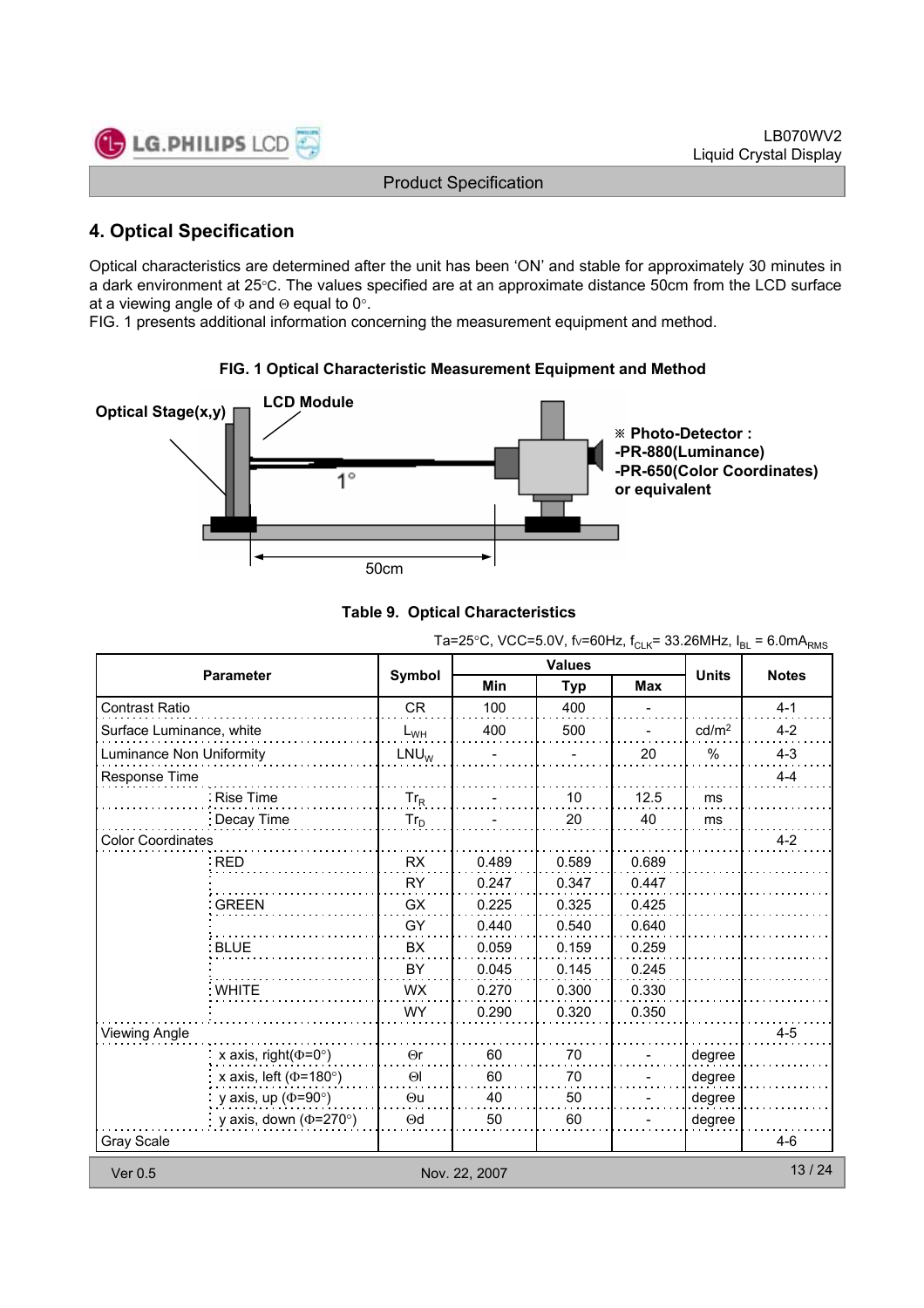

LB070WV2 Liquid Crystal Display

Product Specification

#### Note)

4-1. Contrast Ratio(CR) is defined mathematically as

Surface Luminance with all white pixels

Contrast Ratio =

Surface Luminance with all black pixels

- 4-2. Surface luminance is measured at the center point( $L_1$ ) of the LCD with all pixels displaying white at the distance of 50cm by PR-880. Color Coordinates are measured at the center point( $L_1$ ) of the LCD with all pixels displaying red, green, blue and white at the distance of 50cm by PR-650. For more information, refer to the FIG 1 and FIG 2.
- 4-3. Luminance Non Uniformity is measured for 9 point For more information see FIG 2.

$$
LNU_{w} = \frac{Maximum (L1, L2, ..... L9) - Minimum (L1, L2, ..... L9)}{\text{Average (L1, L2, ..... L9)}} \times 100
$$

- 4-4. Response time is the time required for the display to transition from white to black (Rise Time,  $Tr_R$ ) and from black to white(Decay Time,  $Tr_D$ ). For additional information see FIG 3.
- 4-5. Viewing angle is the angle at which the contrast ratio is greater than 10. The angles are determined for the horizontal or x axis and the vertical or y axis with respect to the z axis which is normal to the LCD surface. For more information see FIG 4.
- 4-6. Gray scale specification

| <b>Gray Level</b> | Luminance [%] (Typ)                        |
|-------------------|--------------------------------------------|
| L0                | 0.16                                       |
| $\perp$ 7         | $\begin{array}{c}0.96\\ \cdots\end{array}$ |
| L <sub>15</sub>   | 4.55                                       |
| L23               | 10.39<br>.                                 |
| L <sub>31</sub>   | $\frac{18.15}{2}$                          |
| L39               | 30.58                                      |
| L47               | 48.34                                      |
| L <sub>55</sub>   | 69.29                                      |
| L 63              | 100.00                                     |

|  |  |  | <b>Table 9. Gray Scale Specification</b> |
|--|--|--|------------------------------------------|
|--|--|--|------------------------------------------|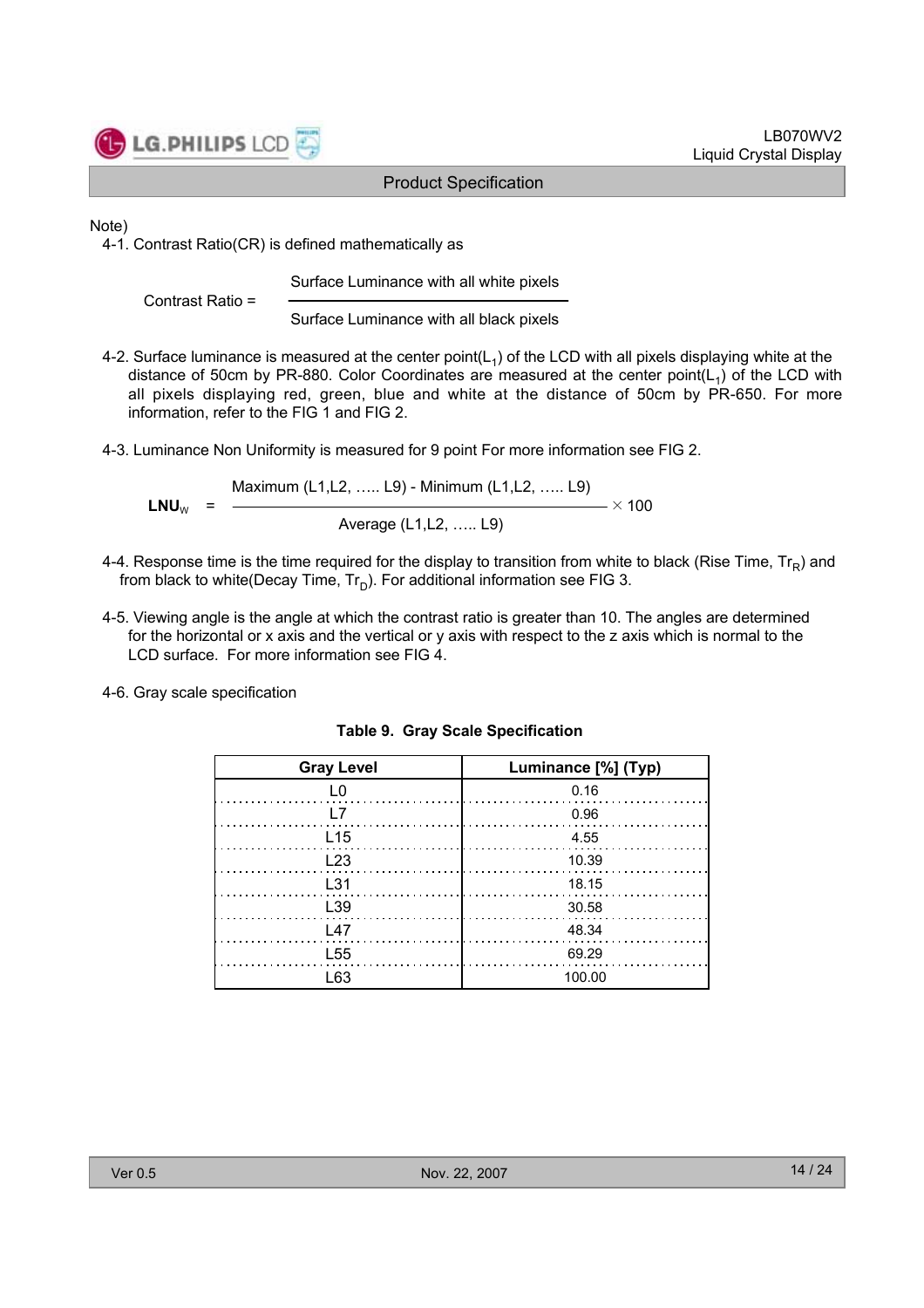

#### **FIG. 2 Luminance**

<measuring point for surface luminance & measuring point for luminance non uniformity>



**\*H,V : Active Area**

#### **FIG. 3 Response Time**

The response time is defined as the following figure and shall be measured by switching the input signal for "black" and "white".

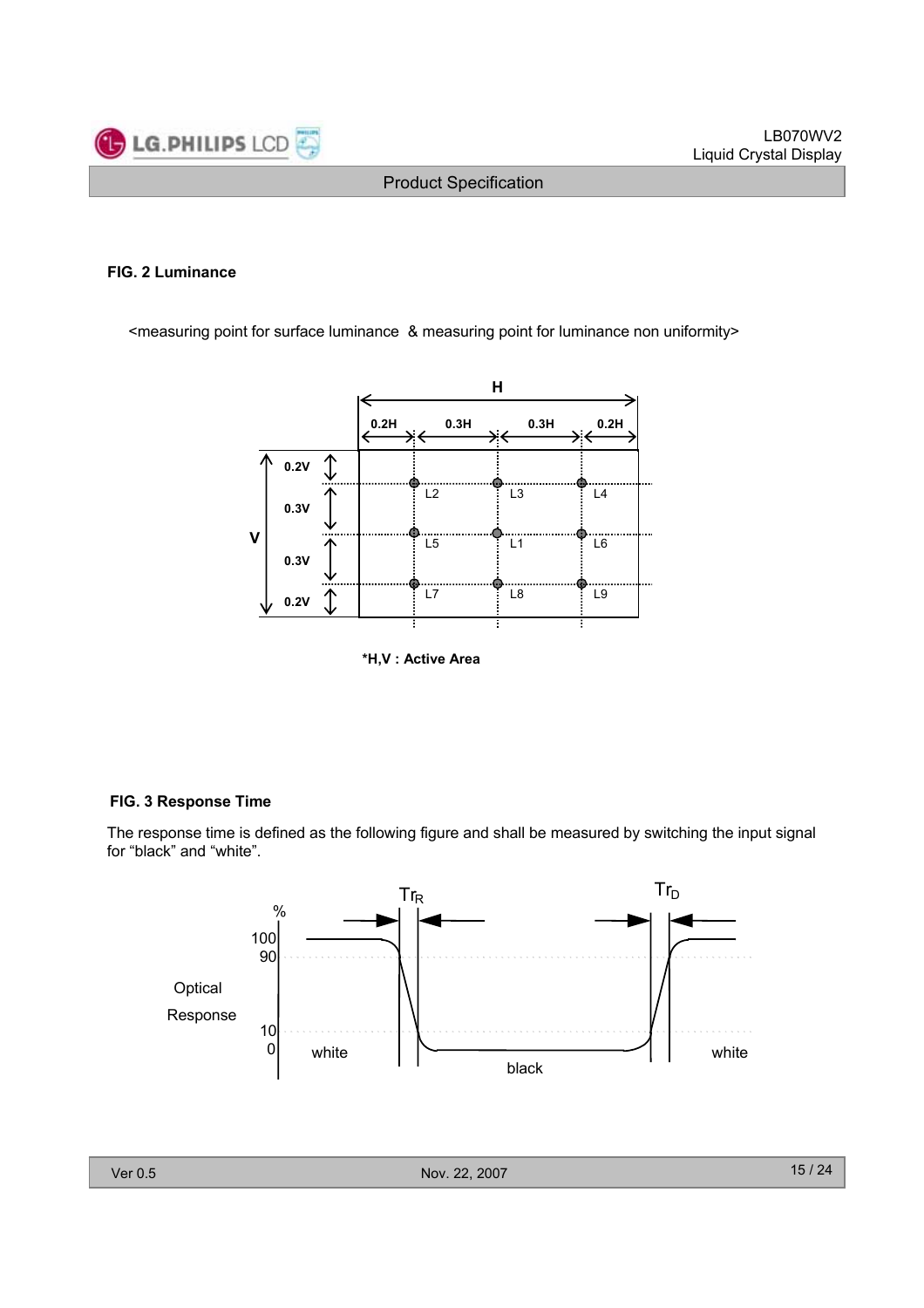

#### **FIG. 4 Viewing angle**



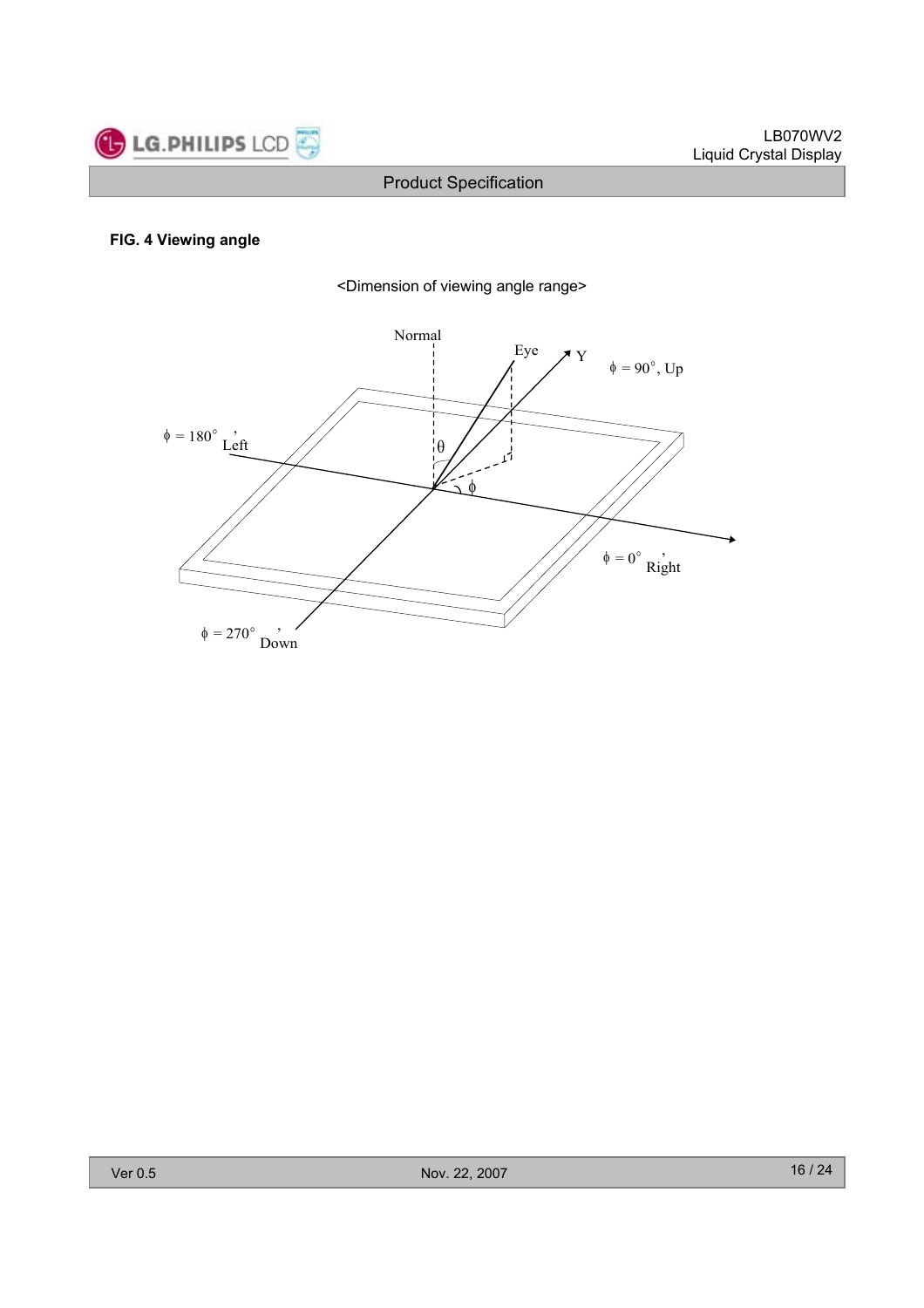

# **5. Mechanical Characteristics**

The contents provide general mechanical characteristics for the model LB070WV2. In addition the figures in the next page are detailed mechanical drawing of the LCD.

|                     | Horizontal                                  | 168.8 mm (Typ.) |  |  |  |  |
|---------------------|---------------------------------------------|-----------------|--|--|--|--|
| Outline Dimension   | Vertical                                    | 93.5 mm (Typ.)  |  |  |  |  |
|                     | Depth                                       | 12.5 mm (Typ.)  |  |  |  |  |
| <b>Bezel Area</b>   | Horizontal                                  | 158.4 mm (Typ.) |  |  |  |  |
|                     | Vertical                                    | 85.1 mm (Typ.)  |  |  |  |  |
|                     | Horizontal                                  | 156 mm (Typ.)   |  |  |  |  |
| Active Display Area | Vertical                                    | 82.8 mm (Typ.)  |  |  |  |  |
| Weight              | 210g(Typ.) / 220g (Max.)                    |                 |  |  |  |  |
| Surface Treatment   | Anti-glare treatment of the front polarizer |                 |  |  |  |  |

#### **Table 10. Mechanical Characteristics**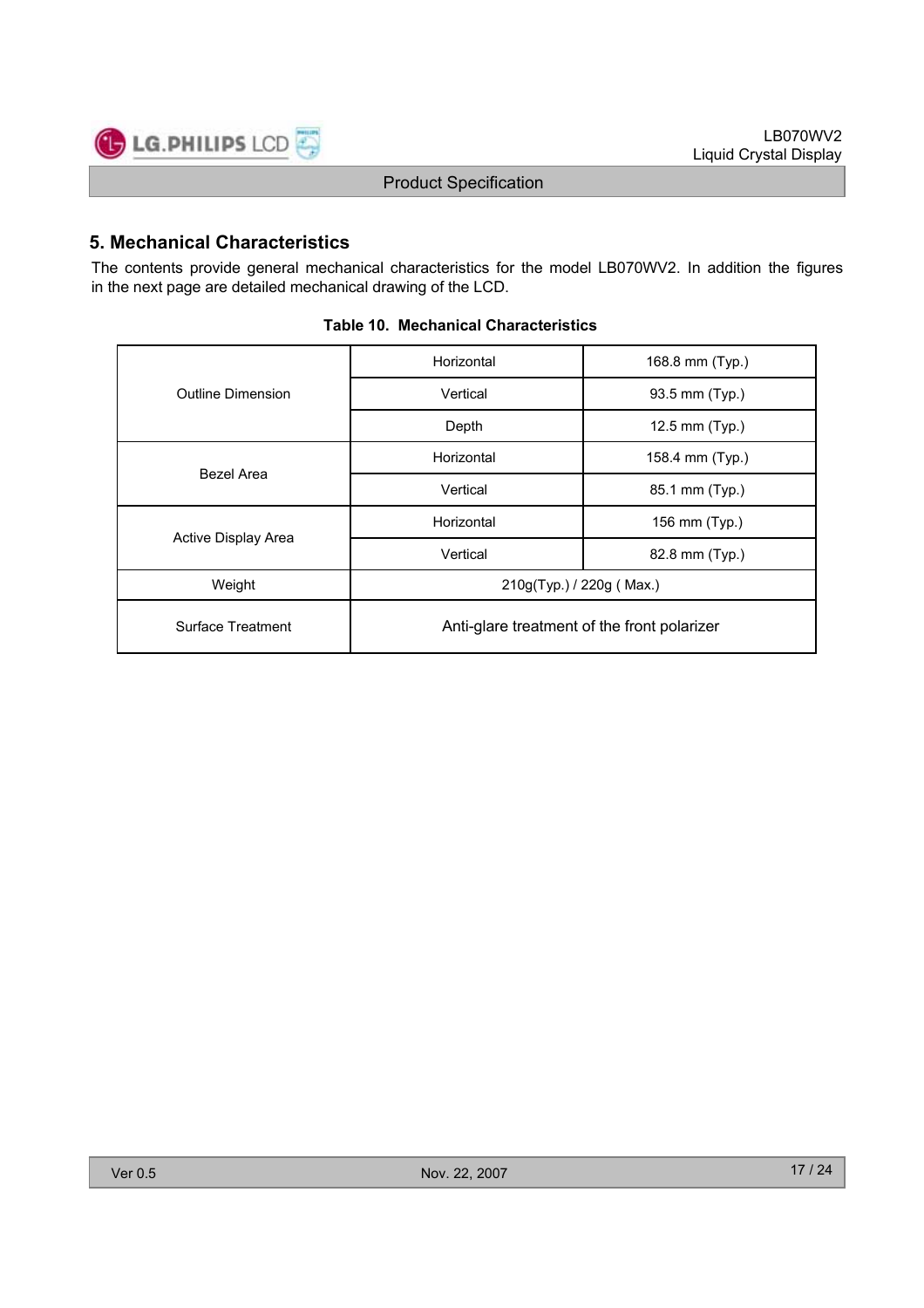

**C** LG.PHILIPS LCD

Product Specification

# <Front View><br>Note) Unit:[mm], General tolerance: ± 0.3mm



Ver 0.5 Nov. 22, 2007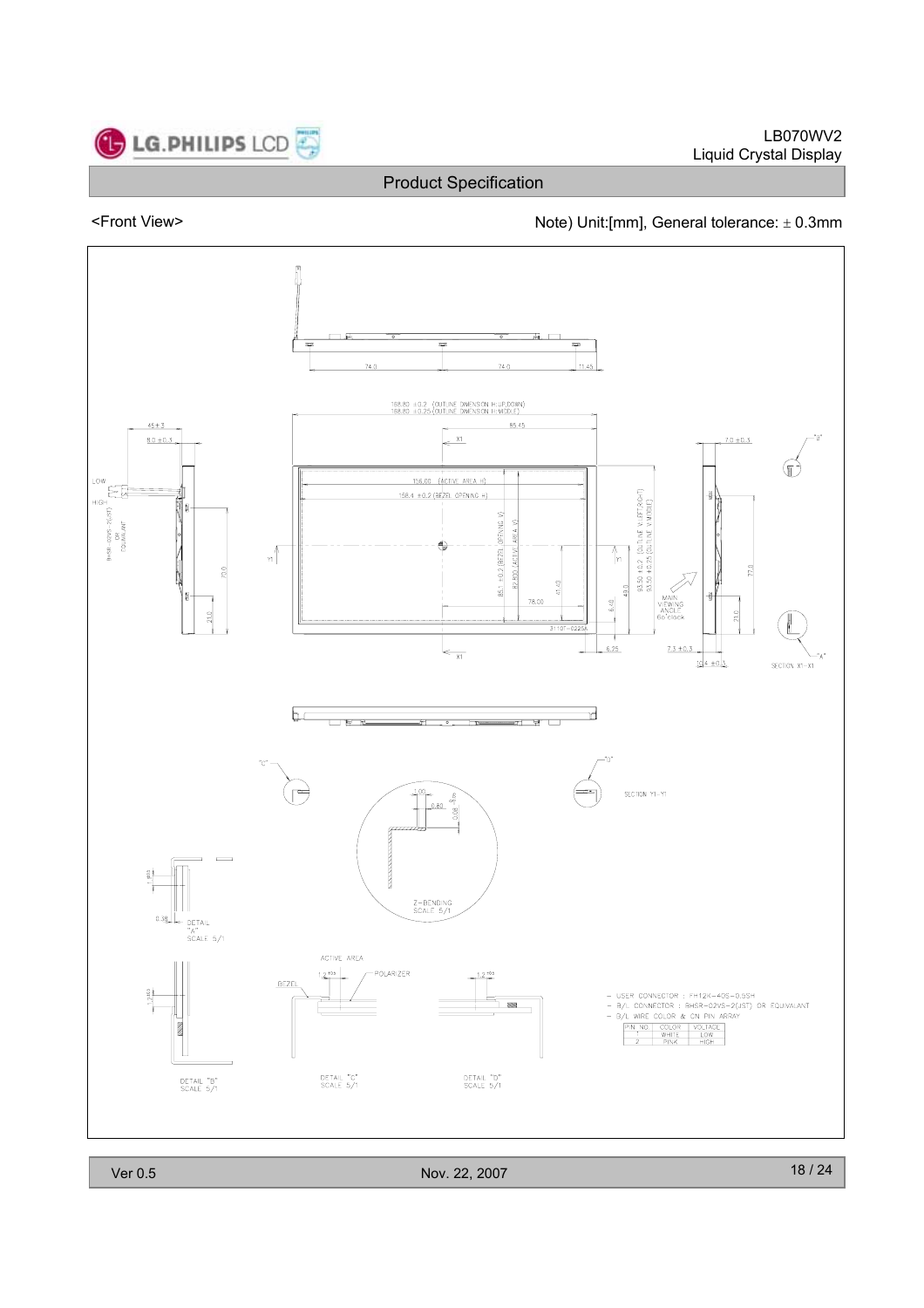

#### <Rear View>  $\blacksquare$  Note) Unit:[mm], General tolerance:  $\pm$  0.3mm

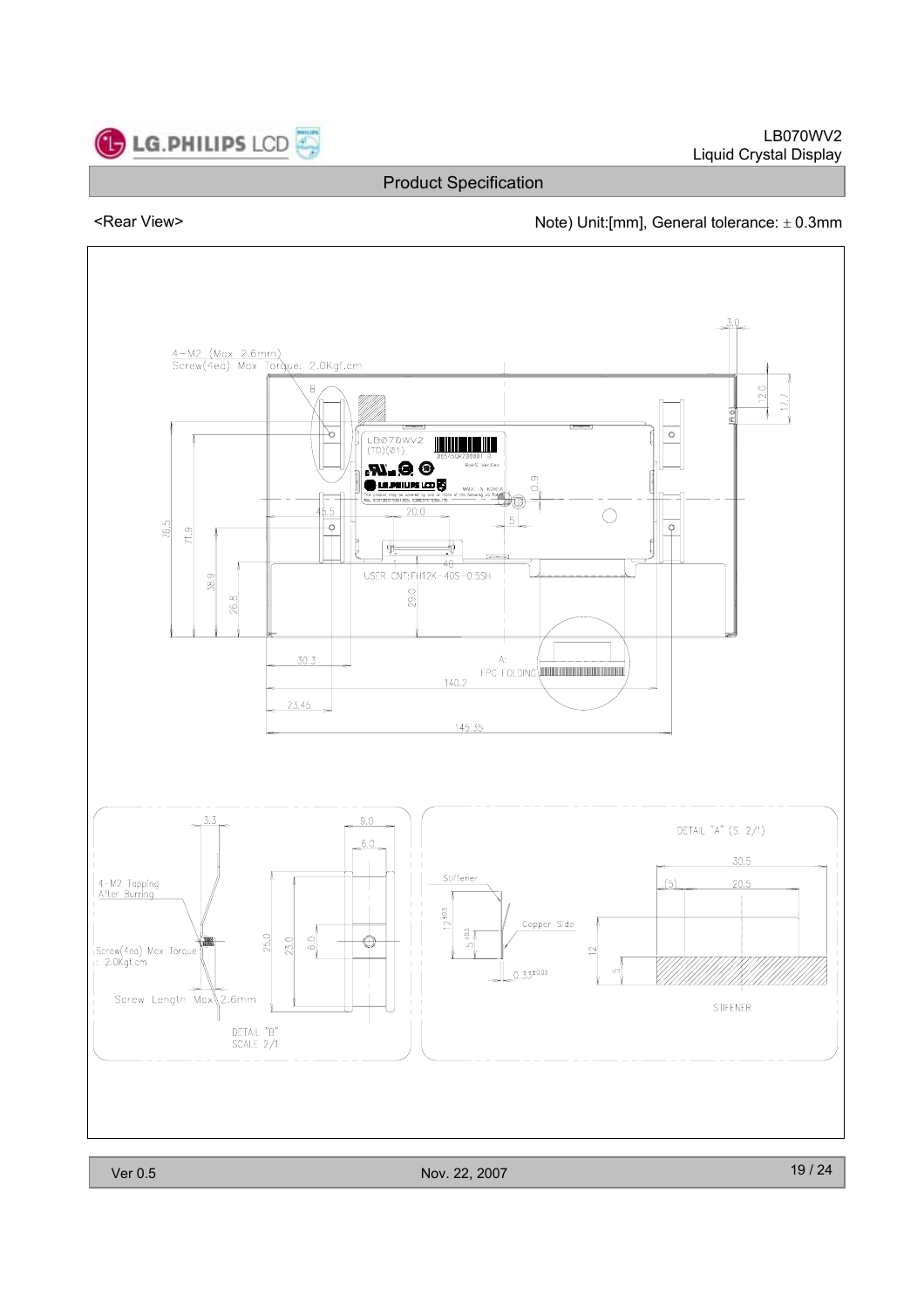

# **6. Reliability**

Environment Test Condition

| No.            | <b>Test Item</b>                                            | <b>Condition</b>                                                                                                                                                                                                                                                                                                                                                                                                                                                          |
|----------------|-------------------------------------------------------------|---------------------------------------------------------------------------------------------------------------------------------------------------------------------------------------------------------------------------------------------------------------------------------------------------------------------------------------------------------------------------------------------------------------------------------------------------------------------------|
| 1              | <b>High Temperature Storage Test</b>                        | Ta=+85℃ 240h                                                                                                                                                                                                                                                                                                                                                                                                                                                              |
| $\overline{2}$ | Low Temperature Storage Test                                | Ta=-40℃ 240h                                                                                                                                                                                                                                                                                                                                                                                                                                                              |
| 3              | <b>High Temperature Operation Test</b>                      | Tp=+85℃<br>240h                                                                                                                                                                                                                                                                                                                                                                                                                                                           |
| 4              | Low Temperature Operation Test                              | Ta=-30℃ 240h                                                                                                                                                                                                                                                                                                                                                                                                                                                              |
| 5              | High Temperature and High Humidity<br><b>Operation Test</b> | Tp=+65℃ 90%RH 240h                                                                                                                                                                                                                                                                                                                                                                                                                                                        |
| 6              | <b>Random Vibration test</b>                                | - 10Hz, $20(m/s^2)^2/Hz$ , 0.208g <sup>2</sup> /Hz<br>- 55Hz, $6.5(m/s^2)^2/Hz$ , 0.0677g <sup>2</sup> /Hz<br>- 180Hz, $0.25$ (m/s <sup>2</sup> ) <sup>2</sup> /Hz, $0.0026$ <sup>2</sup> /Hz<br>- 300Hz, $0.25$ (m/s <sup>2</sup> ) <sup>2</sup> /Hz, $0.0026$ g <sup>2</sup> /Hz<br>- 360Hz, $0.14$ (m/s <sup>2</sup> ) <sup>2</sup> /Hz, $0.00146g^2$ /Hz<br>- 1000Hz, $0.14$ (m/s <sup>2</sup> ) <sup>2</sup> /Hz, $0.00146g^2$ /Hz<br>- X, Y, Z: $2.84Gms / 8 hours$ |
| 7              | Shock test (non-operating)                                  | 1. 25G, 15ms, Half Sine<br>Total Number Of Shocks: $132 \times 6 = 792$<br>(Each Direction In Each Axis)<br>2. 100G, 11ms, Half Sine<br>Total Number Of Shocks: $3 \times 6 = 18$<br>(Each Direction In Each Axis)                                                                                                                                                                                                                                                        |
| 8              | <b>Thermal Shock</b>                                        | $-40^{\circ}$ (0.5h) ~ 85°C (0.5h) / 100 cycles                                                                                                                                                                                                                                                                                                                                                                                                                           |
| 9              | <b>Power Temperature Cycle</b>                              | $-30^{\circ}$ (10m) ~ 70 $\circ$ (20m) / 200 cycles                                                                                                                                                                                                                                                                                                                                                                                                                       |

※ Ta= Ambient Temperature, Tp= Panel Temperature

{ Result Evaluation Criteria }

There should be no change which might affect the practical display function when the display quality test is conducted under normal operating condition.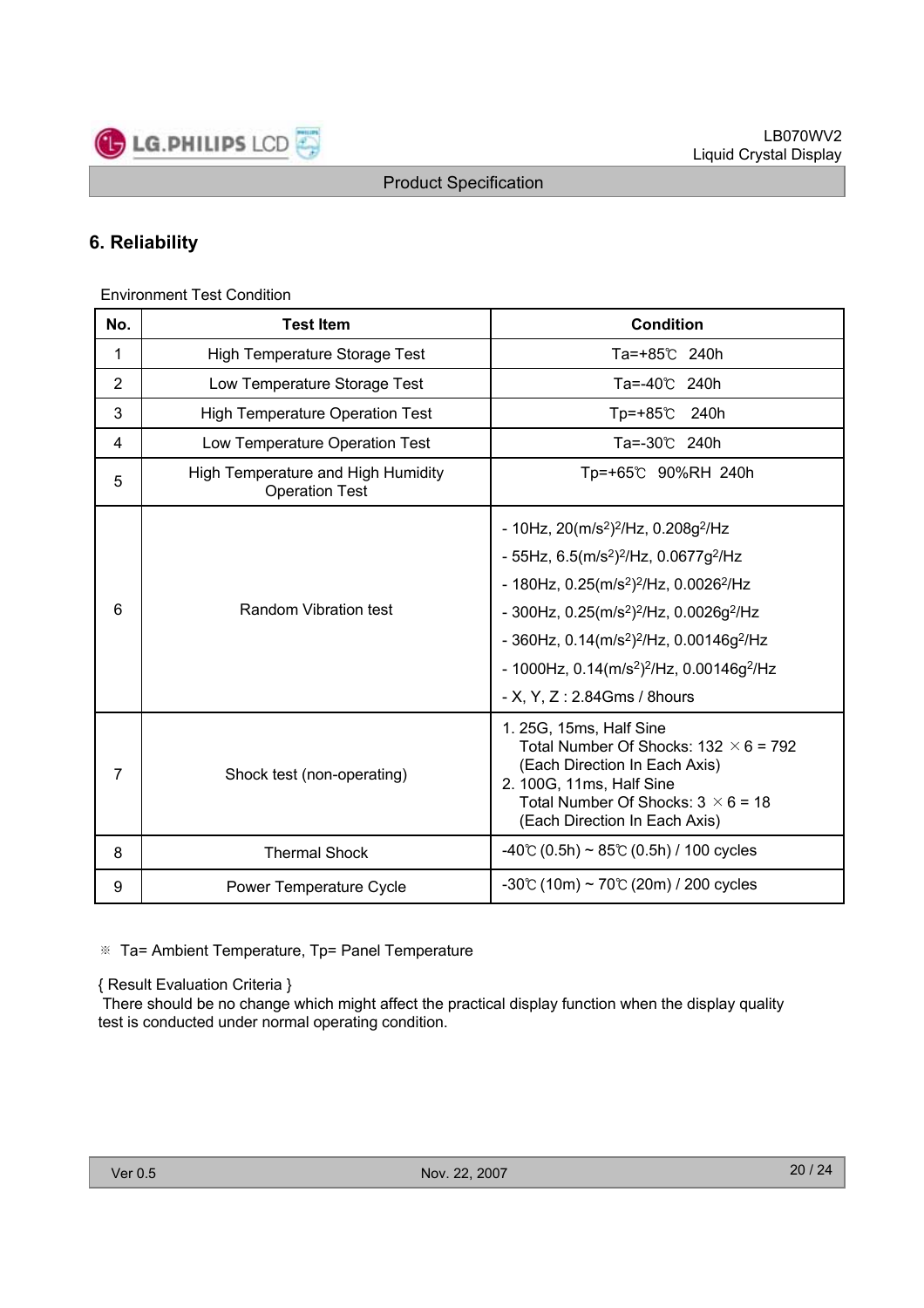

# **7. International Standards**

#### **7-1. Safety**

a) UL 60950, Third Edition, Underwriters Laboratories, Inc., Dated Dec. 11, 2000.

Standard for Safety of Information Technology Equipment, Including Electrical Business Equipment. b) CAN/CSA C22.2, No. 60950, Third Edition, Canadian Standards Association, Dec. 1, 2000. Standard for Safety of Information Technology Equipment, Including Electrical Business Equipment. c) EN 60950 : 2000, Third Edition

IEC 60950 : 1999, Third Edition

European Committee for Electrotechnical Standardization(CENELEC)

EUROPEAN STANDARD for Safety of Information Technology Equipment Including Electrical Business Equipment.

# **7-2. EMC**

a) ANSI C63.4 "Methods of Measurement of Radio-Noise Emissions from Low-Voltage Electrical and Electrical Equipment in the Range of 9kHZ to 40GHz. "American National Standards Institute(ANSI), 1992

b) C.I.S.P.R. "Limits and Methods of Measurement of Radio Interface Characteristics of Information Technology Equipment." International Special Committee on Radio Interference.

c) EN 55022 "Limits and Methods of Measurement of Radio Interface Characteristics of Information Technology Equipment." European Committee for Electrotechnical Standardization.(CENELEC), 1998 ( Including A1: 2000 )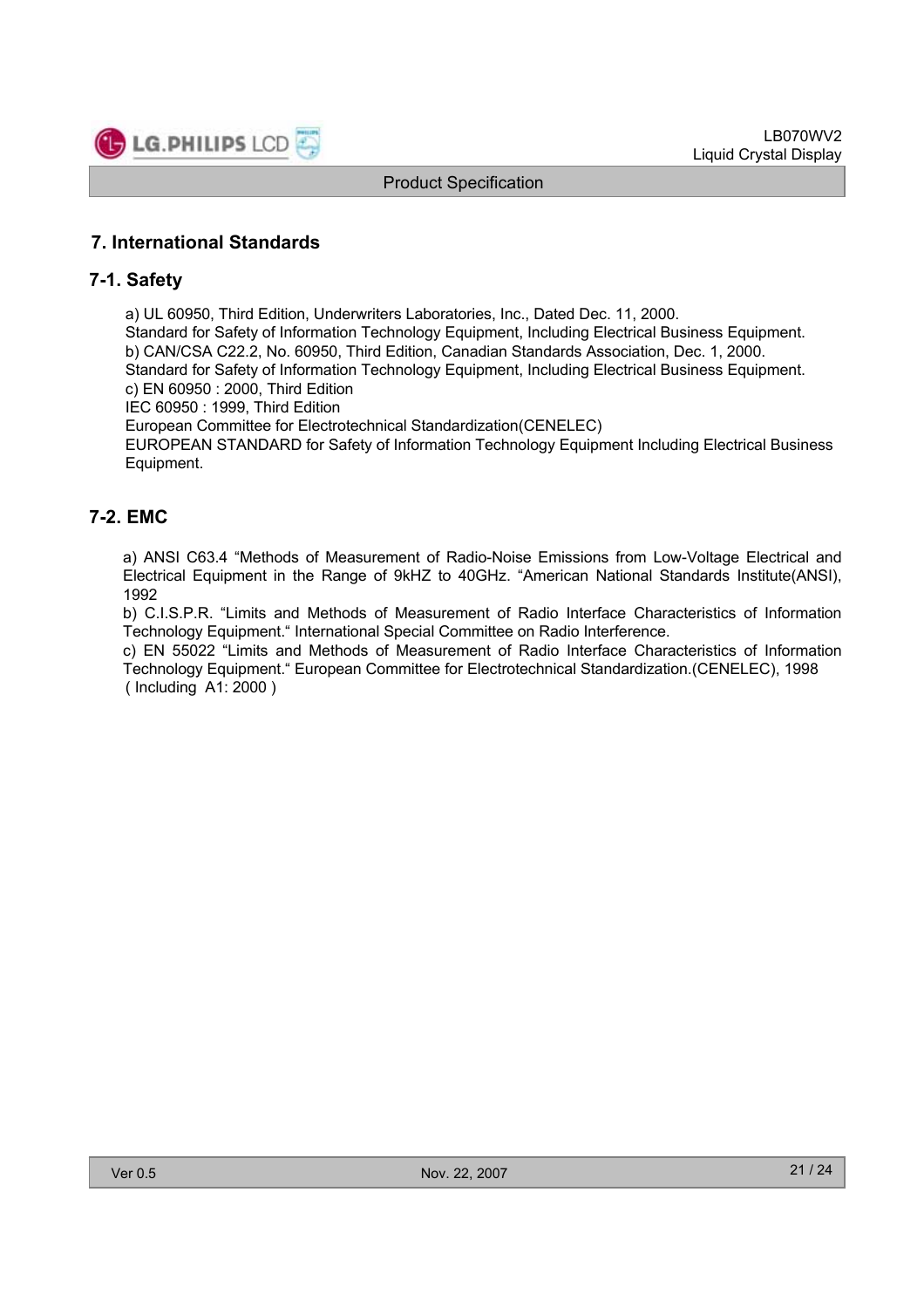

# **8. Packing**

# **8-1. Designation of Lot Mark**

a) Lot Mark





E : MONTH F ~ M : SERIAL NO.

Note

1. YEAR

| Year | 2001 | 2002 | 2003 | 2004 | 2005 | 2006 | 2007 | 2008 | 2009 | 2010 |
|------|------|------|------|------|------|------|------|------|------|------|
| Mark |      |      |      |      |      |      |      |      |      |      |

2. MONTH

| Month | Jan | $\overline{\phantom{0}}$<br><sup>⊏</sup> eb | Mar | Apr | May | Jun | Jul | Aug | Sep | Oct | Nov | Dec |
|-------|-----|---------------------------------------------|-----|-----|-----|-----|-----|-----|-----|-----|-----|-----|
| Mark  |     | -                                           |     |     |     |     |     |     |     |     | -   |     |

b) Location of Lot Mark

Serial No. is printed on the label. The label is attached to the backside of the LCD module. This is subject to change without prior notice.

#### **8-2. Packing Form**

- a) Package quantity in one box : 36 pcs
- b) Box Size : 475 mm  $\times$  348 mm  $\times$  182 mm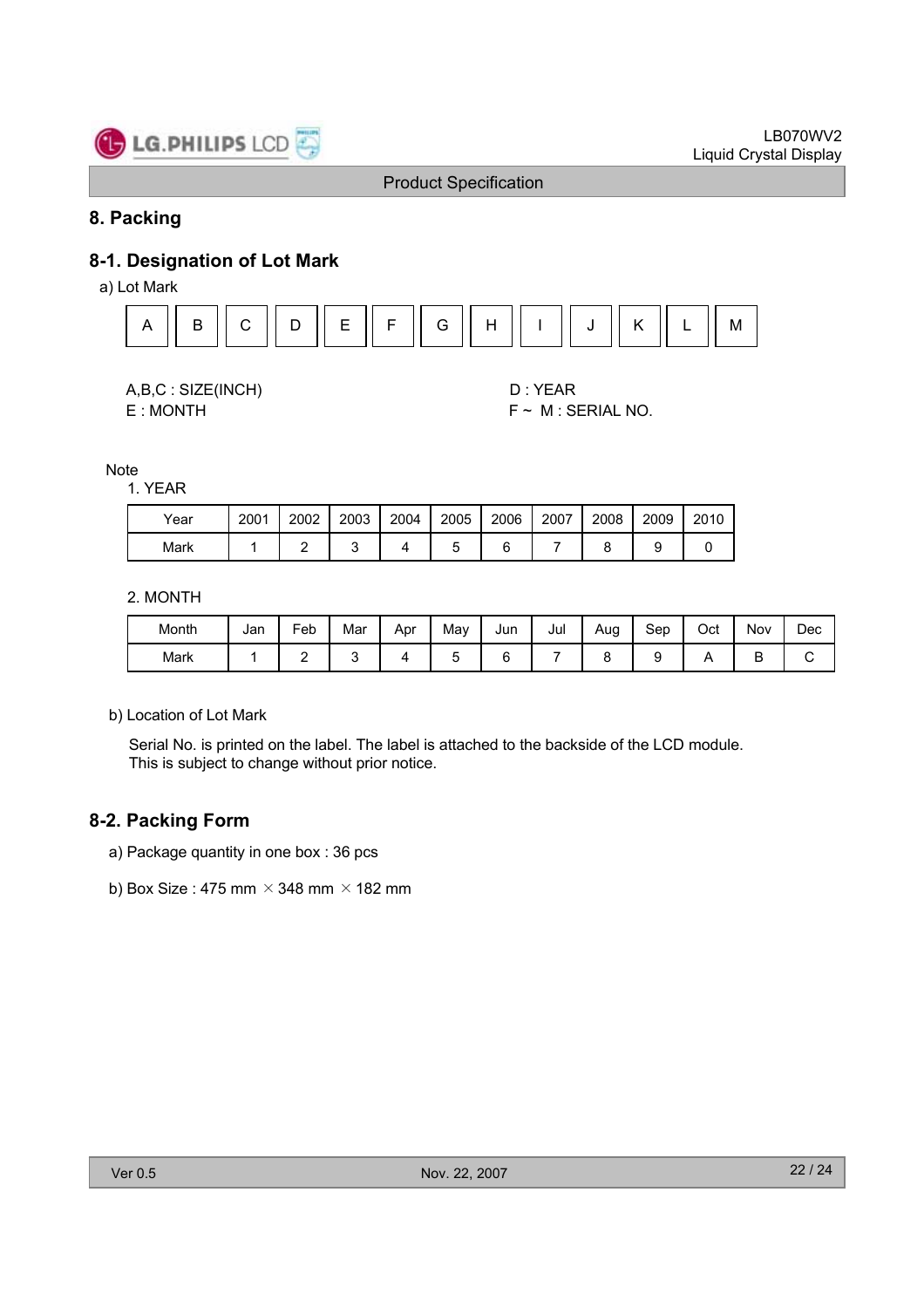

# **9. Precautions**

Please pay attention to the followings when you use this TFT LCD module.

# **9-1. Mounting Precautions**

- (1) You must mount a module using holes arranged in four corners or four sides.
- (2) You should consider the mounting structure so that uneven force (ex. Twisted stress) is not applied to the module. And the case on which a module is mounted should have sufficient strength so that external force is not transmitted directly to the module.
- (3) Please attach the surface transparent protective plate to the surface in order to protect the polarizer. Transparent protective plate should have sufficient strength in order to the resist external force.
- (4) You should adopt radiation structure to satisfy the temperature specification.
- (5) Acetic acid type and chlorine type materials for the cover case are not desirable because the former generates corrosive gas of attacking the polarizer at high temperature and the latter causes circuit break by electro-chemical reaction.
- (6) Do not touch, push or rub the exposed polarizers with glass, tweezers or anything harder than HB pencil lead. And please do not rub with dust clothes with chemical treatment. Do not touch the surface of polarizer for bare hand or greasy cloth.(Some cosmetics are detrimental to the polarizer.)
- (7) When the surface becomes dusty, please wipe gently with absorbent cotton or other soft materials like chamois soaks with petroleum benzene. Normal-hexane is recommended for cleaning the adhesives used to attach front / rear polarizers. Do not use acetone, toluene and alcohol because they cause chemical damage to the polarizer.
- (8) Wipe off saliva or water drops as soon as possible. Their long time contact with polarizer causes deformations and color fading.
- (9) Do not open the case because inside circuits do not have sufficient strength.

# **9-2. Operating Precautions**

- (1) The spike noise causes the mis-operation of circuits. It should be lower than following voltage :  $V=\pm 200$ mV(Over and under shoot voltage)
- (2) Response time depends on the temperature.(In lower temperature, it becomes longer.)
- (3) Brightness depends on the temperature. (In lower temperature, it becomes lower.) And in lower temperature, response time(required time that brightness is stable after turned on) becomes longer.
- (4) Be careful for condensation at sudden temperature change. Condensation makes damage to polarizer or electrical contacted parts. And after fading condensation, smear or spot will occur.
- (5) When fixed patterns are displayed for a long time, remnant image is likely to occur.
- (6) Module has high frequency circuits. Sufficient suppression to the electromagnetic interference shall be done by system manufacturers. Grounding and shielding methods may be important to minimized the interference.